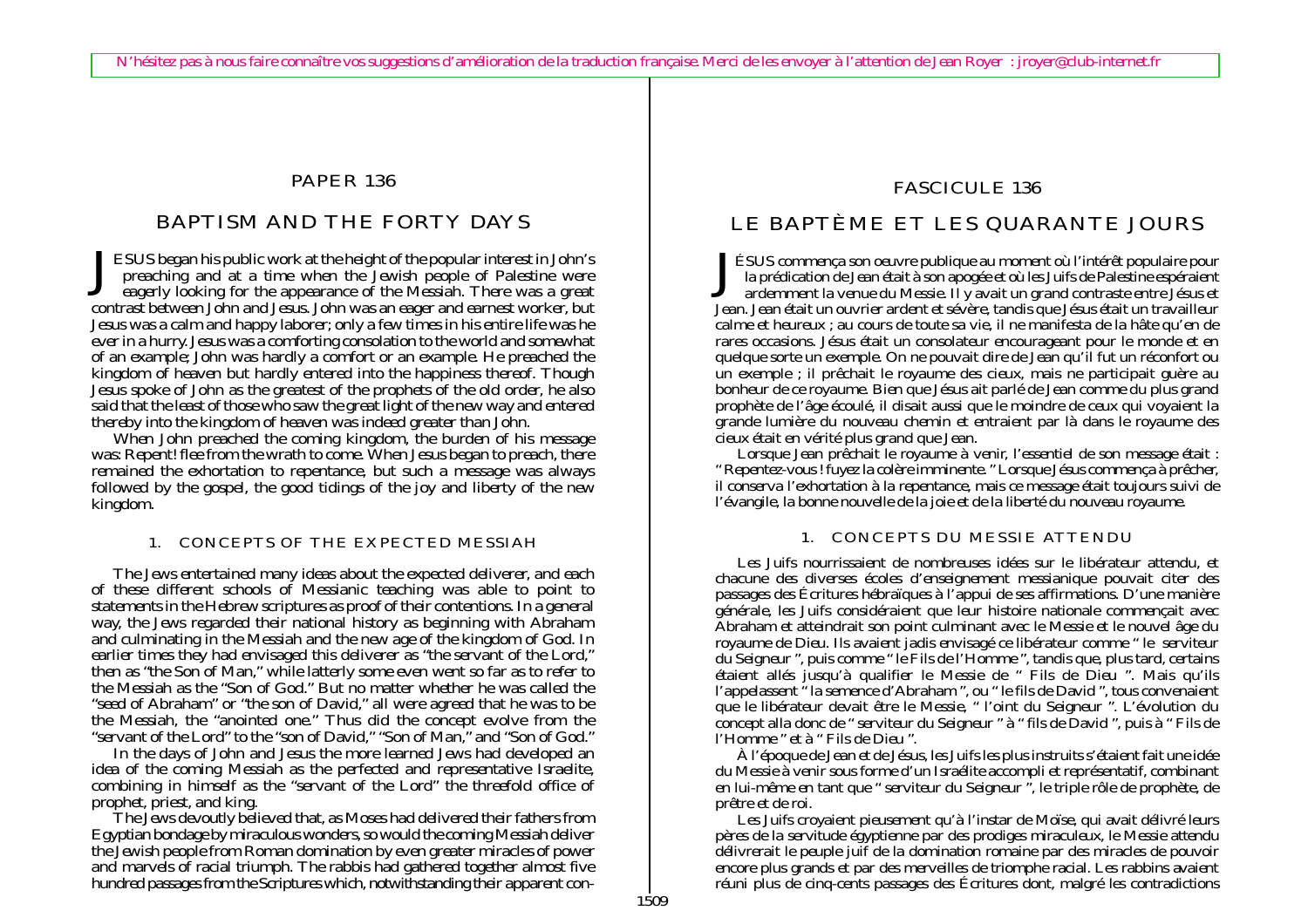tradictions, they averred were prophetic of the coming Messiah. And amidst all these details of time, technique, and function, they almost completely lost sight of the *personality* of the promised Messiah. They were looking for a restoration of Jewish national glory—Israel's temporal exaltation—rather than for the salvation of the world. It therefore becomes evident that Jesus of Nazareth could never satisfy this materialistic Messianic concept of the Jewish mind. Many of their reputed Messianic predictions, had they but viewed these prophetic utterances in a different light, would have very naturally prepared their minds for a recognition of Jesus as the terminator of one age and the inaugurator of a new and better dispensation of mercy and salvation for all nations.

The Jews had been brought up to believe in the doctrine of the *Shekinah.* But this reputed symbol of the Divine Presence was not to be seen in the temple. They believed that the coming of the Messiah would effect its restoration. They held confusing ideas about racial sin and the supposed evil nature of man. Some taught that Adam's sin had cursed the human race, and that the Messiah would remove this curse and restore man to divine favor. Others taught that God, in creating man, had put into his being both good and evil natures; that when he observed the outworking of this arrangement, he was greatly disappointed, and that "He repented that he had thus made man." And those who taught this believed that the Messiah was to come in order to redeem man from this inherent evil nature.

The majority of the Jews believed that they continued to languish under Roman rule because of their national sins and because of the halfheartedness of the gentile proselytes. The Jewish nation had not wholeheartedly *repented;* therefore did the Messiah delay his coming. There was much talk about repentance; wherefore the mighty and immediate appeal of John's preaching, "Repent and be baptized, for the kingdom of heaven is at hand." And the kingdom of heaven could mean only one thing to any devout Jew: The coming of the Messiah.

There was one feature of the bestowal of Michael which was utterly foreign to the Jewish conception of the Messiah, and that was the *union* of the two natures, the human and the divine. The Jews had variously conceived of the Messiah as perfected human, superhuman, and even as divine, but they never entertained the concept of the *union* of the human and the divine. And this was the great stumbling block of Jesus' early disciples. They grasped the human concept of the Messiah as the son of David, as presented by the earlier prophets; as the Son of Man, the superhuman idea of Daniel and some of the later prophets; and even as the Son of God, as depicted by the author of the Book of Enoch and by certain of his contemporaries; but never had they for a single moment entertained the true concept of the union in one earth personality of the two natures, the human and the divine. The incarnation of the Creator in the form of the creature had not been revealed beforehand. It was revealed only in Jesus; the world knew nothing of such things until the Creator Son was made flesh and dwelt among the mortals of the realm.

# 2. THE BAPTISM OF JESUS

Jesus was baptized at the very height of John's preaching when Palestine was aflame with the expectancy of his message—"the kingdom of God is at hand" —when all Jewry was engaged in serious and solemn self-examination. The Jewapparentes, ils affirmaient qu'ils prophétisaient la venue du Messie. Au milieu de tous ces détails de temps, de techniques et de fonctions, ils perdaient à peu près complètement de vue la *personnalit*é du Messie promis. Ils espéraient une restauration de la gloire nationale juive, l'exaltation temporelle d'Israël plutôt que le salut du monde. Il devient donc évident que Jésus de Nazareth ne pouvait jamais répondre à ce concept messianique matérialiste du mental juif. Si les Juifs avaient seulement vu ces sentences prophétiques sous un jour différent, beaucoup de leurs prétendues prédictions messianiques auraient tout naturellement préparé leur mental à reconnaître en Jésus celui qui mettrait fin à un âge et inaugurerait une nouvelle et meilleure dispensation de miséricorde et de salut pour toutes les nations.

Les Juifs avaient été élevés dans la croyance à la doctrine de la *Shékinah,* mais ce symbole légendaire de la Présence Divine n'était pas visible dans le temple. Ils croyaient que la venue du Messie en effectuerait le rétablissement. Ils avaient des idées confuses sur le péché racial et la nature supposée mauvaise de l'homme. Certains enseignaient que le péché d'Adam avait fait maudire la race humaine, et que le Messie ôterait cette malédiction et remettrait les hommes en faveur auprès de Dieu. D'autres enseignaient qu'en créant l'homme, Dieu avait introduit dans cet être à la fois une bonne et une mauvaise nature, et qu'ensuite, en observant le fonctionnement de cette combinaison, il avait été fort déçu et " s'était repenti d'avoir ainsi créé l'homme ". Ceux qui enseignaient cela croyait que le Messie devait venir pour racheter l'homme de cette mauvaise nature innée.

En majorité, les Juifs croyaient qu'ils continueraient à languir sous la suzeraineté romaine à cause de leurs péchés nationaux et de la tiédeur des prosélytes Gentils. La nation juive ne s'était pas sincèrement *repentie ;* c'est pourquoi le Messie tardait à venir. On parlait beaucoup de repentance, d'où l'attrait puissant et immédiat de la prédication de Jean : " Repentez-vous et soyez baptisés, car le royaume des cieux est à portée de la main. " Et, pour un Juif pieux, le royaume des cieux ne pouvait avoir qu'une signification : la venue du Messie.

L'effusion de Micaël comportait une caractéristique totalement étrangère à la conception juive du Messie ; cette caractéristique était l*'union* des deux natures, l'humaine et la divine. Les Juifs avaient diversement conçu le Messie comme humain accompli, comme suprahumain et même comme divin, mais jamais ils n'avaient pris en considération le concept de l*'union* de l'humain et du divin. Ce fut la grande pierre d'achoppement des premiers disciples de Jésus. Ils saisissaient le concept humain du Messie en tant que fils de David, tel qu'il avait été présenté par les premiers prophètes ; ils comprenaient aussi le Messie en tant que Fils de l'Homme, l'idée suprahumaine de Daniel et de quelques-uns des derniers prophètes et même en tant que Fils de Dieu, comme l'auteur du Livre d'Énoch et certains de ses contemporains l'ont décrit ; mais, pas un seul instant, ils n'avaient pris en considération le vrai concept de l'union en une seule personnalité terrestre des deux natures, l'humaine et la divine. L'incarnation du Créateur sous forme de créature n'avait pas été révélée d'avance. Elle ne fut révélée qu'en Jésus ; le monde ne connaissait rien de ces choses avant que le Fils Créateur ne se soit fait chair et n'ait habité parmi les mortels du royaume.

# 2. LE BAPTÈME DE JÉSUS

Jésus fut baptisé à l'apogée de la prédication de Jean, alors que la Palestine était enflammée d'espoir par le message—" le royaume de Dieu est à portée de la main "—et alors que le monde juif était engagé dans un sérieux et solennel examen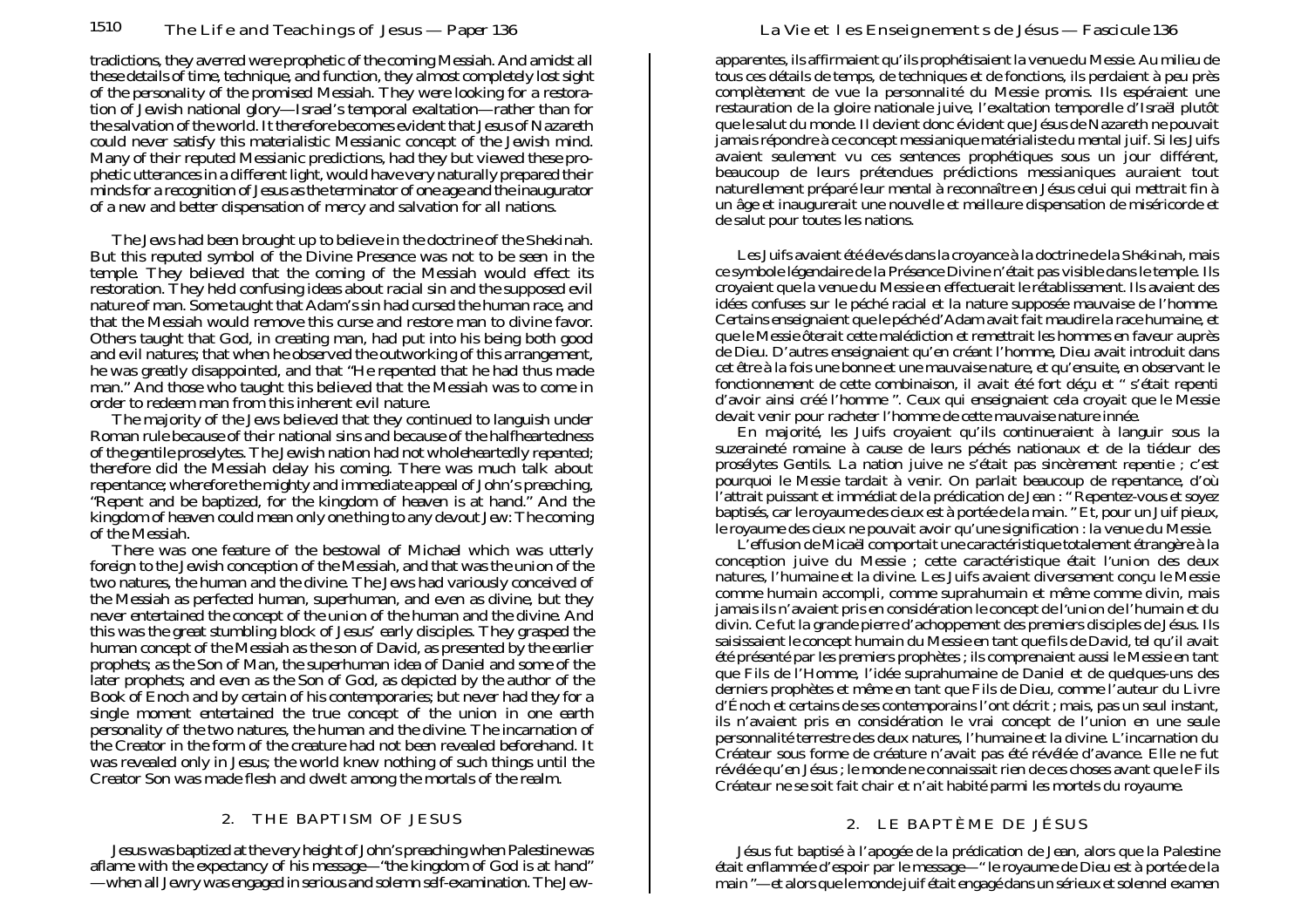ish sense of racial solidarity was very profound. The Jews not only believed that the sins of the father might afflict his children, but they firmly believed that the sin of one individual might curse the nation. Accordingly, not all who submitted to John's baptism regarded themselves as being guilty of the specific sins which John denounced. Many devout souls were baptized by John for the good of Israel. They feared lest some sin of ignorance on their part might delay the coming of the Messiah. They felt themselves to belong to a guilty and sin-cursed nation, and they presented themselves for baptism that they might by so doing manifest fruits of race penitence. It is therefore evident that Jesus in no sense received John's baptism as a rite of repentance or for the remission of sins. In accepting baptism at the hands of John, Jesus was only following the example of many pious Israelites.

When Jesus of Nazareth went down into the Jordan to be baptized, he was a mortal of the realm who had attained the pinnacle of human evolutionary ascension in all matters related to the conquest of mind and to self-identification with the spirit. He stood in the Jordan that day a perfected mortal of the evolutionary worlds of time and space. Perfect synchrony and full communication had become established between the mortal mind of Jesus and the indwelling spirit Adjuster, the divine gift of his Father in Paradise. And just such an Adjuster indwells all normal beings living on Urantia since the ascension of Michael to the headship of his universe, except that Jesus' Adjuster had been previously prepared for this special mission by similarly indwelling another superhuman incarnated in the likeness of mortal flesh, Machiventa Melchizedek.

Ordinarily, when a mortal of the realm attains such high levels of personality perfection, there occur those preliminary phenomena of spiritual elevation which terminate in eventual fusion of the matured soul of the mortal with its associated divine Adjuster. And such a change was apparently due to take place in the personality experience of Jesus of Nazareth on that very day when he went down into the Jordan with his two brothers to be baptized by John. This ceremony was the final act of his purely human life on Urantia, and many superhuman observers expected to witness the fusion of the Adjuster with its indwelt mind, but they were all destined to suffer disappointment. Something new and even greater occurred. As John laid his hands upon Jesus to baptize him, the indwelling Adjuster took final leave of the perfected human soul of Joshua ben Joseph. And in a few moments this divine entity returned from Divinington as a Personalized Adjuster and chief of his kind throughout the entire local universe of Nebadon. Thus did Jesus observe his own former divine spirit descending on its return to him in personalized form. And he heard this same spirit of Paradise origin now speak, saying, "This is my beloved Son in whom I am well pleased." And John, with Jesus' two brothers, also heard these words. John's disciples, standing by the water's edge, did not hear these words, neither did they see the apparition of the Personalized Adjuster. Only the eyes of Jesus beheld the Personalized Adjuster.

When the returned and now exalted Personalized Adjuster had thus spoken, all was silence. And while the four of them tarried in the water, Jesus, looking up to the near-by Adjuster, prayed: "My Father who reigns in heaven, hallowed be your name. Your kingdom come! Your will be done on earth, even as it is in heaven." When he had prayed, the "heavens were opened," and the Son of Man

de conscience. Le sens juif de solidarité raciale était très profond. Non seulement les Juifs croyaient que le péché d'un père pouvait affecter ses enfants, mais aussi ils croyaient fermement que le péché d'un individu pouvait faire maudire sa nation. En conséquence, ceux qui se soumettaient au baptème de Jean ne se considéraient pas tous comme coupables des péchés spécifiques dénoncés par Jean. Nombre d'âmes pieuses furent baptisées par Jean pour le bien d'Israël ; elles craignaient qu'un péché d'ignorance de leur part ne retardât la venue du Messie. Elles se sentaient appartenir à une nation coupable et maudite par le péché, et se présentaient au baptème afin de manifester, par cet acte, les fruits d'une pénitence raciale. Il est donc évident que Jésus ne reçut le baptème de Jean en aucune manière comme un rite de repentance ou pour la rémission des péchés. En acceptant le baptème des mains de Jean, Jésus ne faisait que suivre l'exemple de nombreux Israélites pieux.

Lorsque Jésus de Nazareth descendit dans le Jourdain pour être baptisé, il était un mortel du royaume ayant atteint le pinacle de l'ascension évolutionnaire humaine pour tout ce qui concernait la conquête du mental et l'identification de soi avec l'esprit. Il se tenait, ce jour-là, dans le Jourdain comme un homme accompli des mondes évolutionnaires du temps et de l'espace. Un parfait synchronisme et une pleine communication s'étaient établis entre le mental humain de Jésus et son Ajusteur esprit intérieur, le don divin de son Père du Paradis. Depuis l'ascension de Micaël à la souveraineté de son univers, un Ajusteur exactement du même ordre habite tous les êtres normaux vivant sur Urantia, sauf que, dans le cas de Jésus, son Ajusteur avait été préparé auparavant à cette mission spéciale en habitant similairement Machiventa Melchizédek, un autre suprahumain incarné dans la similitude de la chair mortelle.

Ordinairement, quand la personnalité d'un mortel du royaume atteint d'aussi hauts niveaux de perfection, on voit se produire les phénomènes préliminaires d'élévation spirituelle qui se terminent, en fin de compte, par la fusion définitive de l'âme murie du mortel avec son divin Ajusteur associé. Un tel changement aurait apparemment dû se produire dans l'expérience de la personnalité de Jésus de Nazareth le jour même où il descendit dans le Jourdain avec ses deux frères pour être baptisé par Jean. Cette cérémonie était l'acte final de sa vie purement humaine sur Urantia, et beaucoup d'observateurs suprahumains s'attendaient à être témoins de la fusion de l'Ajusteur avec le mental qu'il habitait, mais ils allaient tous être déçus. Quelque chose de nouveau et d'encore plus grandiose se produisit. Tandis que Jean imposait les mains sur Jésus pour le baptiser, l'Ajusteur intérieur prit définitivement congé de l'âme humaine devenue parfaite de Joshua ben Joseph. Quelques instants plus tard, cette entité divine revint de Divinington en tant qu'Ajusteur Personnalisé et chef de ses semblables dans tout l'univers local de Nébadon. Jésus put ainsi observer son propre esprit divin antérieur redescendant vers lui sous forme personnalisée, et il entendit alors ce même esprit originaire du Paradis prendre la parole et dire : " Celui-ci est mon Fils bien-aimé en qui j'ai trouvé mon plaisir. " Jean, ainsi que les deux frères de Jésus, entendirent également ces paroles. Les disciples de Jean, se tenant au bord de l'eau, n'entendirent pas ces mots et ne virent pas non plus l'apparition de l'Ajusteur Personnalisé. Seuls les yeux de Jésus l'aperçurent.

Quand l'Ajusteur Personnalisé, revenu et désormais exalté, eut ainsi parlé, tout fut silence. Et, tandis que les quatre intéressés s'attardaient dans l'eau, Jésus leva les yeux vers l'Ajusteur tout proche et pria : " Mon Père qui règnes dans le ciel, que ton nom soit sanctifié. Que ton règne arrive ! Que ta volonté soit faite sur la terre comme au ciel. " Lorsqu'il eut prié, les " cieux furent ouverts " et le Fils de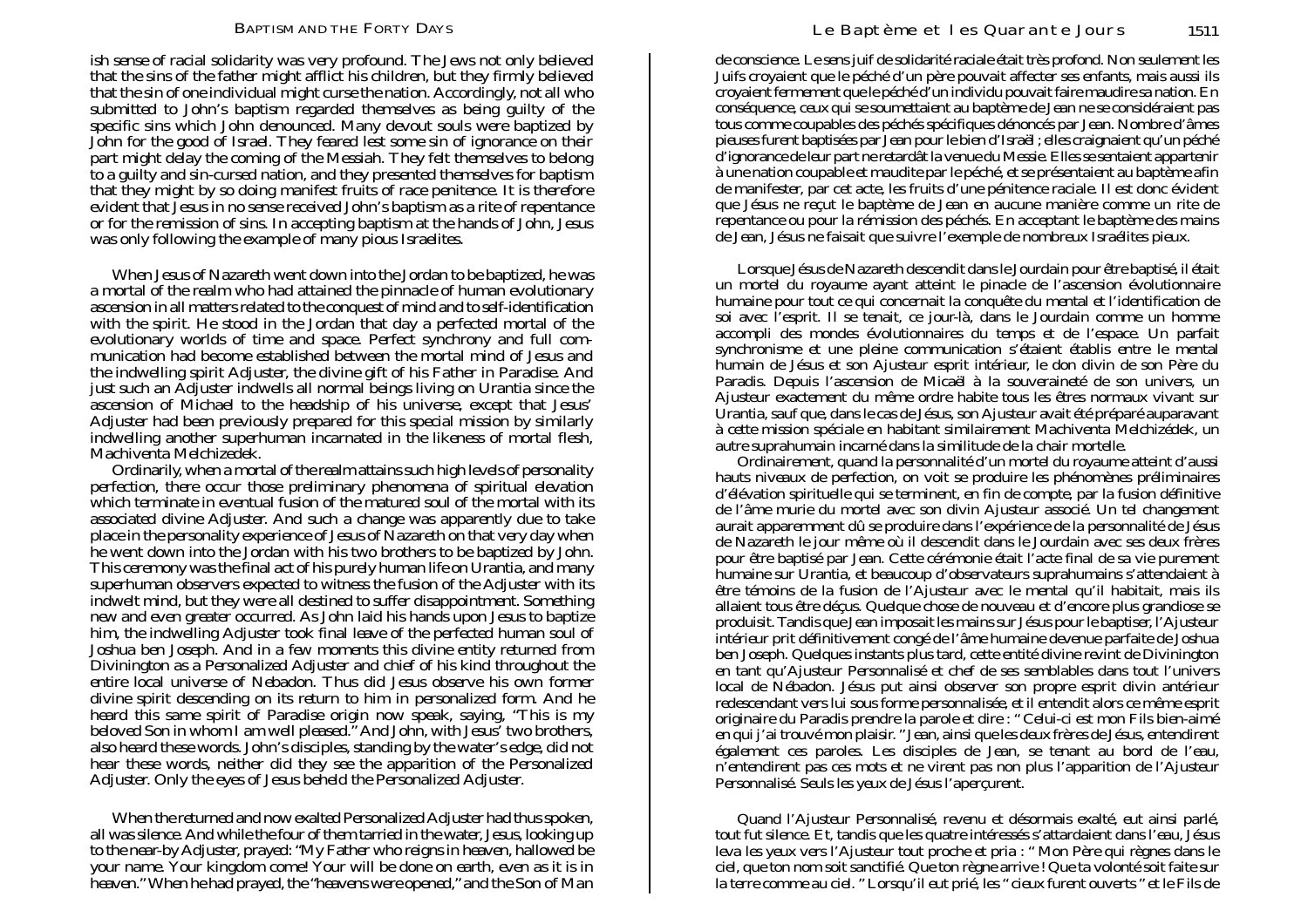saw the vision, presented by the now Personalized Adjuster, of himself as a Son of God as he was before he came to earth in the likeness of mortal flesh, and as he would be when the incarnated life should be finished. This heavenly vision was seen only by Jesus.

It was the voice of the Personalized Adjuster that John and Jesus heard, speaking in behalf of the Universal Father, for the Adjuster is of, and as, the Paradise Father. Throughout the remainder of Jesus' earth life this Personalized Adjuster was associated with him in all his labors; Jesus was in constant communion with this exalted Adjuster.

When Jesus was baptized, he repented of no misdeeds; he made no confession of sin. His was the baptism of consecration to the performance of the will of the heavenly Father. At his baptism he heard the unmistakable call of his Father, the final summons to be about his Father's business, and he went away into private seclusion for forty days to think over these manifold problems. In thus retiring for a season from active personality contact with his earthly associates, Jesus, as he was and on Urantia, was following the very procedure that obtains on the morontia worlds whenever an ascending mortal fuses with the inner presence of the Universal Father.

This day of baptism ended the purely human life of Jesus. The divine Son has found his Father, the Universal Father has found his incarnated Son, and they speak the one to the other.

(Jesus was almost thirty-one and one-half years old when he was baptized. While Luke says that Jesus was baptized in the fifteenth year of the reign of Tiberius Caesar, which would be A.D. 29 since Augustus died in A.D. 14, it should be recalled that Tiberius was coemperor with Augustus for two and one-half years before the death of Augustus, having had coins struck in his honor in October, A.D. 11. The fifteenth year of his actual rule was, therefore, this very year of A.D. <sup>26</sup>, that of Jesus' baptism. And this was also the year that Pontius Pilate began his rule as governor of Judea.)

# 3. THE FORTY DAYS

Jesus had endured the great temptation of his mortal bestowal before his baptism when he had been wet with the dews of Mount Hermon for six weeks. There on Mount Hermon, as an unaided mortal of the realm, he had met and defeated the Urantia pretender, Caligastia, the prince of this world. That eventful day, on the universe records, Jesus of Nazareth had become the Planetary Prince of Urantia. And this Prince of Urantia, so soon to be proclaimed supreme Sovereign of Nebadon, now went into forty days of retirement to formulate the plans and determine upon the technique of proclaiming the new kingdom of God in the hearts of men.

After his baptism he entered upon the forty days of adjusting himself to the changed relationships of the world and the universe occasioned by the personalization of his Adjuster. During this isolation in the Perean hills he determined upon the policy to be pursued and the methods to be employed in the new and changed phase of earth life which he was about to inaugurate.

Jesus did not go into retirement for the purpose of fasting and for the affliction of his soul. He was not an ascetic, and he came forever to destroy all such notions regarding the approach to God. His reasons for seeking this retirement l'Homme vit, présentée par l'Ajusteur désormais personnalisé, l'image de luimême en tant que Fils de Dieu, tel qu'il était avant de venir sur terre dans la similitude de la chair mortelle, et tel qu'il serait quand sa vie d'incarnation aurait pris fin. Jésus fut seul à apercevoir cette vision céleste.

Ce fut la voix de l'Ajusteur Personnalisé, parlant au nom du Père Universel, que Jean et Jésus entendirent, car l'Ajusteur provient du Père du Paradis et lui est semblable. Pendant tout le reste de la vie terrestre de Jésus, cet Ajusteur Personnalisé fut associé à tous ses travaux ; Jésus resta en communion constante avec cet Ajusteur exalté.

Lors de son baptème, Jésus ne se repentit d'aucune mauvaise action et ne fit nulle confession de péché. Il s'agissait d'un baptème de consécration à l'accomplissement de la volonté du Père céleste. À son baptème, il entendit l'appel indubitable de son Père, l'invitation finale à s'occuper des affaires de son Père, et il partit s'isoler durant quarante jours pour méditer sur ces multiples problèmes. En se retirant ainsi pendant un certain temps de tout contact personnel actif avec ses compagnons terrestres, Jésus, tel qu'il était et vivait sur Urantia, suivait précisément le même processus qui prévaut, sur les mondes morontiels, chaque fois qu'un mortel ascendant fusionne avec la présence intérieure du Père Universel.

Ce jour de baptème marqua la fin de la vie purement humaine de Jésus. Le Fils divin a trouvé son Père, le Père Universel a trouvé son Fils incarné, et ils s'entretiennent l'un avec l'autre.

(Jésus avait près de trente-et-un ans et demi quand il fut baptisé. Bien que Luc dise qu'il fut baptisé dans la quinzième année du règne de Tibère César, ce qui représenterait l'an 29 puisqu'Auguste mourut en l'an 14, il faut se rappeler que Tibère fut coempereur avec Auguste durant deux ans et demi avant la mort de ce dernier. Des monnaies furent frappées en son honneur en octobre de l'an 11. La quinzième année du règne effectif de Tibère fut donc cette année 26, celle du baptème de Jésus. Ce fut également en l'an 26 que Ponce Pilate commença à régner en tant que gouverneur de la Judée.)

# 3. LES QUARANTE JOURS

C'est avant son baptème, durant les six semaines où il avait été mouillé par les rosées du mont Hermon, que Jésus avait subi la grande tentation de son effusion en tant que mortel. Sur cette montagne, en tant que mortel du royaume et sans aide, il avait rencontré et vaincu Caligastia, le prince de ce monde prétendant à la souveraineté sur Urantia. Lors de ce jour mémorable, les annales de l'univers avaient enregistré que Jésus de Nazareth était devenu Prince Planétaire d'Urantia. Et ce Prince d'Urantia, qui devait si prochainement être proclamé Souverain suprême de Nébadon, se retirait maintenant dans une solitude de quarante jours pour élaborer les plans et déterminer la technique de proclamation du royaume nouveau de Dieu dans le coeur des hommes.

Après son baptème, il consacra ces quarante jours à son adaptation aux changements de relation avec le monde et l'univers occasionnés par la personnalisation de son Ajusteur. Durant sa solitude dans les collines de Pérée, il fixa la ligne de conduite à suivre et les méthodes à employer dans la nouvelle phase modifiée de vie terrestre qu'il était sur le point d'inaugurer.

Jésus ne fit pas cette retraite pour jeuner et affliger son âme. Il n'était pas un ascète ; il venait pour détruire définitivement toutes les notions d'ascétisme concernant l'approche de Dieu. Ses raisons pour rechercher la solitude étaient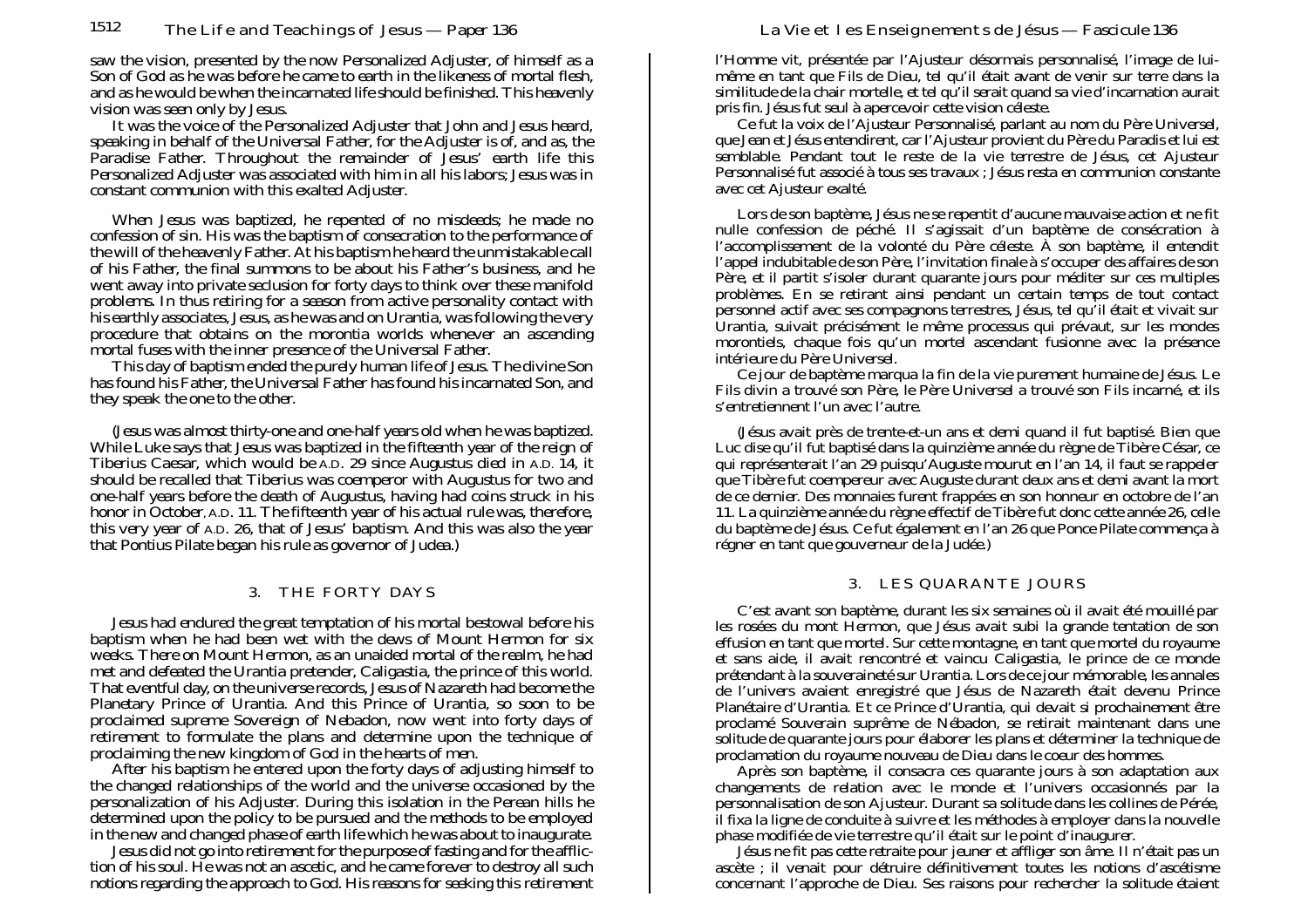were entirely different from those which had actuated Moses and Elijah, and even John the Baptist. Jesus was then wholly self-conscious concerning his relation to the universe of his making and also to the universe of universes, supervised by the Paradise Father, his Father in heaven. He now fully recalled the bestowal charge and its instructions administered by his elder brother, Immanuel, ere he entered upon his Urantia incarnation. He now clearly and fully comprehended all these far-flung relationships, and he desired to be away for a season of quiet meditation so that he could think out the plans and decide upon the procedures for the prosecution of his public labors in behalf of this world and for all other worlds in his local universe.

While wandering about in the hills, seeking a suitable shelter, Jesus encountered his universe chief executive, Gabriel, the Bright and Morning Star of Nebadon. Gabriel now re-established personal communication with the Creator Son of the universe; they met directly for the first time since Michael took leave of his associates on Salvington when he went to Edentia preparatory to entering upon the Urantia bestowal. Gabriel, by direction of Immanuel and on authority of the Uversa Ancients of Days, now laid before Jesus information indicating that his bestowal experience on Urantia was practically finished so far as concerned the earning of the perfected sovereignty of his universe and the termination of the Lucifer rebellion. The former was achieved on the day of his baptism when the personalization of his Adjuster demonstrated the perfection and completion of his bestowal in the likeness of mortal flesh, and the latter was a fact of history on that day when he came down from Mount Hermon to join the waiting lad, Tiglath. Jesus was now informed, upon the highest authority of the local universe and the superuniverse, that his bestowal work was finished in so far as it affected his personal status in relation to sovereignty and rebellion. He had already had this assurance direct from Paradise in the baptismal vision and in the phenomenon of the personalization of his indwelling Thought Adjuster.

While he tarried on the mountain, talking with Gabriel, the Constellation Father of Edentia appeared to Jesus and Gabriel in person, saying: "The records are completed. The sovereignty of Michael No. 611,121 over his universe of Nebadon rests in completion at the right hand of the Universal Father. I bring to you the bestowal release of Immanuel, your sponsor-brother for the Urantia incarnation. You are at liberty now or at any subsequent time, in the manner of your own choosing, to terminate your incarnation bestowal, ascend to the right hand of your Father, receive your sovereignty, and assume your well-earned unconditional rulership of all Nebadon. I also testify to the completion of the records of the superuniverse, by authorization of the Ancients of Days, having to do with the termination of all sin-rebellion in your universe and endowing you with full and unlimited authority to deal with any and all such possible upheavals in the future. Technically, your work on Urantia and in the flesh of the mortal creature is finished. Your course from now on is a matter of your own choosing."

When the Most High Father of Edentia had taken leave, Jesus held long converse with Gabriel regarding the welfare of the universe and, sending greetings to Immanuel, proffered his assurance that, in the work which he was about to undertake on Urantia, he would be ever mindful of the counsel he had received in connection with the prebestowal charge administered on Salvington.

entièrement différentes de celles qui avaient fait agir Moïse, Élie et même Jean le Baptiste. Jésus était alors pleinement conscient de lui-même concernant ses relations avec l'univers qu'il avait créé, et aussi avec l'univers des univers supervisé par le Père du Paradis, son Père céleste. Il se rappelait maintenant entièrement sa mission d'effusion et les instructions données par son frère ainé Emmanuel avant le début de son incarnation sur Urantia. Il comprenait désormais clairement et totalement toutes ces vastes relations et désirait rester à l'écart pour une période de méditation paisible. Il pourrait ainsi élaborer les plans et décider de la procédure à suivre dans le déroulement de son oeuvre publique en faveur de ce monde et de tous les autres mondes de son univers local.

Tandis qu'il errait à l'aventure, dans les montagnes, à la recherche d'un abri favorable, Jésus rencontra le chef administratif de son univers, Gabriel, la Radieuse Étoile du Matin de Nébadon. Gabriel rétablit alors ses communications personnelles avec le Fils Créateur de l'univers ; c'était leur premier contact direct depuis que Micaël avait pris congé de ses associés sur Salvington en partant pour Édentia en vue de se préparer à l'effusion sur Urantia. Par ordre d'Emmanuel et sous l'autorité des Anciens des Jours d'Uversa, Gabriel donna maintenant à Jésus des renseignements indiquant que son expérience d'effusion sur Urantia était pratiquement achevée, dans la mesure où elle concernait l'acquisition de la parfaite souveraineté de son univers et la fin de la rébellion de Lucifer. La souveraineté avait été atteinte le jour de son baptème quand la personnalisation de son Ajusteur démontra la perfection et le parachèvement de son effusion dans la similitude de la chair mortelle. La fin de la rébellion était devenue un fait historique le jour où Jésus était descendu du mont Hermon à la rencontre de Tiglath, le jeune garçon qui l'attendait. Sur la foi des plus hautes autorités de l'univers local et du superunivers, Jésus fut ensuite informé que son travail d'effusion était achevé, dans la mesure où il affectait son statut personnel par rapport à la souveraineté et à la rébellion. Il avait déjà reçu cette assurance, directement du Paradis, par sa vision baptismale et par le phénomène de la personnalisation de son Ajusteur de Pensée intérieur.

Tandis que Jésus s'attardait sur la montagne en causant avec Gabriel, le Père de la Constellation, venant d'Édentia, apparut en personne à Jésus et à Gabriel et dit : " Les formalités sont remplies. La souveraineté du Micaël n° 611.121 sur son univers de Nébadon repose parachevée à la droite du Père Universel. Je te libère de ton effusion de la part d'Emmanuel, ton frère, garant de l'incarnation sur Urantia. Tu es libre de terminer ton effusion d'incarnation, maintenant ou à tout autre moment, et de la manière que tu auras toi-même choisie, puis de monter à la droite de ton Père, de recevoir ta souveraineté et d'assumer le gouvernement inconditionnel bien mérité de tout Nébadon. Avec l'autorisation des Anciens des Jours, je témoigne également que les formalités superuniverselles sont parachevées en ce qui concerne la cessation de tout péché de rébellion dans ton univers ; tu reçois une autorité entière et illimitée pour prendre des mesures envers tout soulèvement éventuel de cet ordre dans l'avenir. Techniquement, ton oeuvre sur Urantia et dans la chair d'une créature mortelle, est achevée. Ta ligne de

conduite dépend désormais de ton propre choix. " Quand le Très-Haut Père d'Édentia eut pris congé, Jésus s'entretint longuement, avec Gabriel, du bien-être de l'univers et envoya ses salutations à Emmanuel. Il lui donna en même temps l'assurance que, dans le travail qu'il était sur le point d'entreprendre sur Urantia, il se rappellerait toujours les conseils reçus en connexion avec les recommandations qui lui avaient été faites sur Salvington préalablement à son effusion.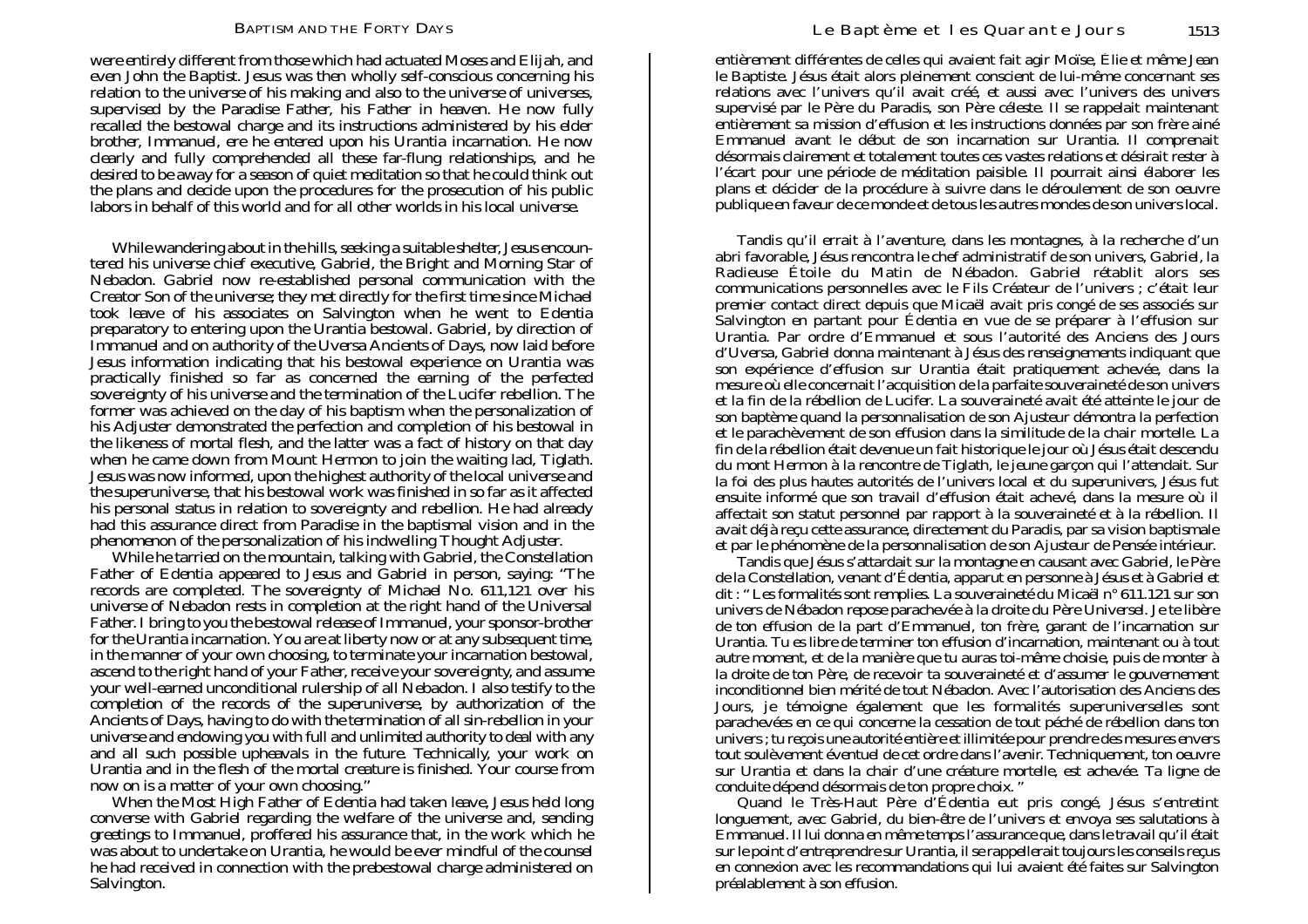Throughout all of these forty days of isolation James and John the sons of Zebedee were engaged in searching for Jesus. Many times they were not far from his abiding place, but never did they find him.

#### 4. PLANS FOR PUBLIC WORK

Day by day, up in the hills, Jesus formulated the plans for the remainder of his Urantia bestowal. He first decided not to teach contemporaneously with John. He planned to remain in comparative retirement until the work of John achieved its purpose, or until John was suddenly stopped by imprisonment. Jesus well knew that John's fearless and tactless preaching would presently arouse the fears and enmity of the civil rulers. In view of John's precarious situation, Jesus began definitely to plan his program of public labors in behalf of his people and the world, in behalf of every inhabited world throughout his vast universe. Michael's mortal bestowal was *on*Urantia but *for*all worlds of Nebadon.

The first thing Jesus did, after thinking through the general plan of coordinating his program with John's movement, was to review in his mind the instructions of Immanuel. Carefully he thought over the advice given him concerning his methods of labor, and that he was to leave no permanent writing on the planet. Never again did Jesus write on anything except sand. On his next visit to Nazareth, much to the sorrow of his brother Joseph, Jesus destroyed all of his writing that was preserved on the boards about the carpenter shop, and which hung upon the walls of the old home. And Jesus pondered well over Immanuel's advice pertaining to his economic, social, and political attitude toward the world as he should find it.

Jesus did not fast during this forty days' isolation. The longest period he went without food was his first two days in the hills when he was so engrossed with his thinking that he forgot all about eating. But on the third day he went in search of food. Neither was he *tempted* during this time by any evil spirits or rebel personalities of station on this world or from any other world.

These forty days were the occasion of the final conference between the human and the divine minds, or rather the first real functioning of these two minds as now made one. The results of this momentous season of meditation demonstrated conclusively that the divine mind has triumphantly and spiritually dominated the human intellect. The mind of man has become the mind of God from this time on, and though the selfhood of the mind of man is ever present, always does this spiritualized human mind say, "Not my will but yours be done."

The transactions of this eventful time were not the fantastic visions of a starved and weakened mind, neither were they the confused and puerile symbolisms which afterward gained record as the "temptations of Jesus in the wilderness." Rather was this a season for thinking over the whole eventful and varied career of the Urantia bestowal and for the careful laying of those plans for further ministry which would best serve this world while also contributing something to the betterment of all other rebellion-isolated spheres. Jesus thought over the whole span of human life on Urantia, from the days of Andon and Fonta, down through Adam's default, and on to the ministry of the Melchizedek of Salem.

Gabriel had reminded Jesus that there were two ways in which he might manifest himself to the world in case he should choose to tarry on Urantia for

Pendant ces quarante jours de solitude, Jacques et Jean, les fils de Zébédée, s'étaient lancés à la recherche de Jésus. Maintes fois, ils furent tout proches de son lieu de retraite, mais ils ne le découvrirent jamais.

#### 4. PLANS POUR L'OEUVRE PUBLIQUE

Jour après jour, dans les collines, Jésus élabora les plans pour le reste de son effusion sur Urantia. Il décida d'abord de ne pas enseigner en même temps que Jean. Il projeta de rester dans une retraite relative jusqu'à ce que l'oeuvre de Jean ait atteint son but, ou jusqu'à ce qu'elle soit soudainement interrompue par l'incarcération de Jean. Jésus savait bien que les sermons de Jean, intrépides et dépourvus de tact, susciteraient bientôt les craintes et l'inimitié des chefs civils. Compte tenu de la situation précaire de Jean, Jésus commença nettement à préparer son programme d'intervention publique en faveur de son peuple et du monde, en faveur de chaque monde habité dans tout son vaste univers. L'effusion mortelle de Micaël eut lieu *sur* Urantia, mais pour *tous* les mondes de Nébadon.

Après avoir conçu le plan général de coordination de son programme avec le mouvement de Jean, la première chose que fit Jésus fut de repasser, dans son mental, les instructions d'Emmanuel. Il réfléchit soigneusement aux conseils qui lui avaient été donnés concernant ses méthodes de travail et le fait qu'il ne devait laisser aucun document écrit permanent sur la planète. Jésus n'écrivit jamais plus, sauf sur le sable. Lors de sa visite suivante à Nazareth, et au grand chagrin de son frère Joseph, Jésus détruisit tout ce qu'il avait écrit et qui était conservé sur des tablettes dans l'atelier de charpentier ou apposé sur les murs de son ancienne maison. Jésus réfléchit beaucoup aussi aux conseils d'Emmanuel concernant son comportement en matière économique, sociale et politique envers le monde tel qu'il le trouverait.

Jésus ne jeuna pas durant ces quarante jours de solitude. Ses deux premiers jours dans les collines furent la plus longue période pendant laquelle il s'abstint de toute nourriture, car il s'absorba tellement dans ses réflexions qu'il oublia complètement de se restaurer ; mais, le troisième jour, il se mit en quête d'aliments. Il ne fut pas non plus*tent*é, durant cette période, par de mauvais esprits, ni par des personnalités rebelles stationnées sur ce monde ou provenant d'autres mondes.

Ces quarante jours furent l'occasion d'une confrontation finale entre son mental humain et son mental divin, ou plutôt le premier mouvement de fonctionnement simultané de ces deux facultés mentales désormais réunies en une seule. Les résultats de cette importante période de méditation démontrent péremptoirement que son mental divin avait triomphalement et spirituellement dominé son intellect humain. Le mental de l'homme est dorénavant devenu le mental de Dieu et, bien que le moi-mental humain soit toujours présent, ce mental humain spiritualisé dit toujours : " Que ta volonté soit faite et non la mienne. "

Les évènements de cette période mémorable ne furent pas les visions fantastiques d'un mental famélique et affaibli, ni les symbolismes confus et puérils qui gagnèrent ultérieurement droit de cité en tant que " tentations de Jésus dans le désert ". Ce fut plutôt une période de tour d'horizon complet sur la carrière mouvementée et variée de l'effusion sur Urantia, et sur l'établissement minutieux de plans pour le ministère futur qui serait le plus utile pour ce monde, tout en contribuant aussi quelque peu à améliorer toutes les autres sphères isolées pour cause de rébellion. Jésus récapitula toute l'histoire de la vie humaine sur Urantia, depuis les jours d'Andon et de Fonta, en passant par la faute d'Adam et jusqu'au ministère du Melchizédek de Salem.

Gabriel avait rappelé à Jésus qu'il pouvait se manifester au monde de deux manières différentes, au cas où il choisirait de rester encore quelque temps sur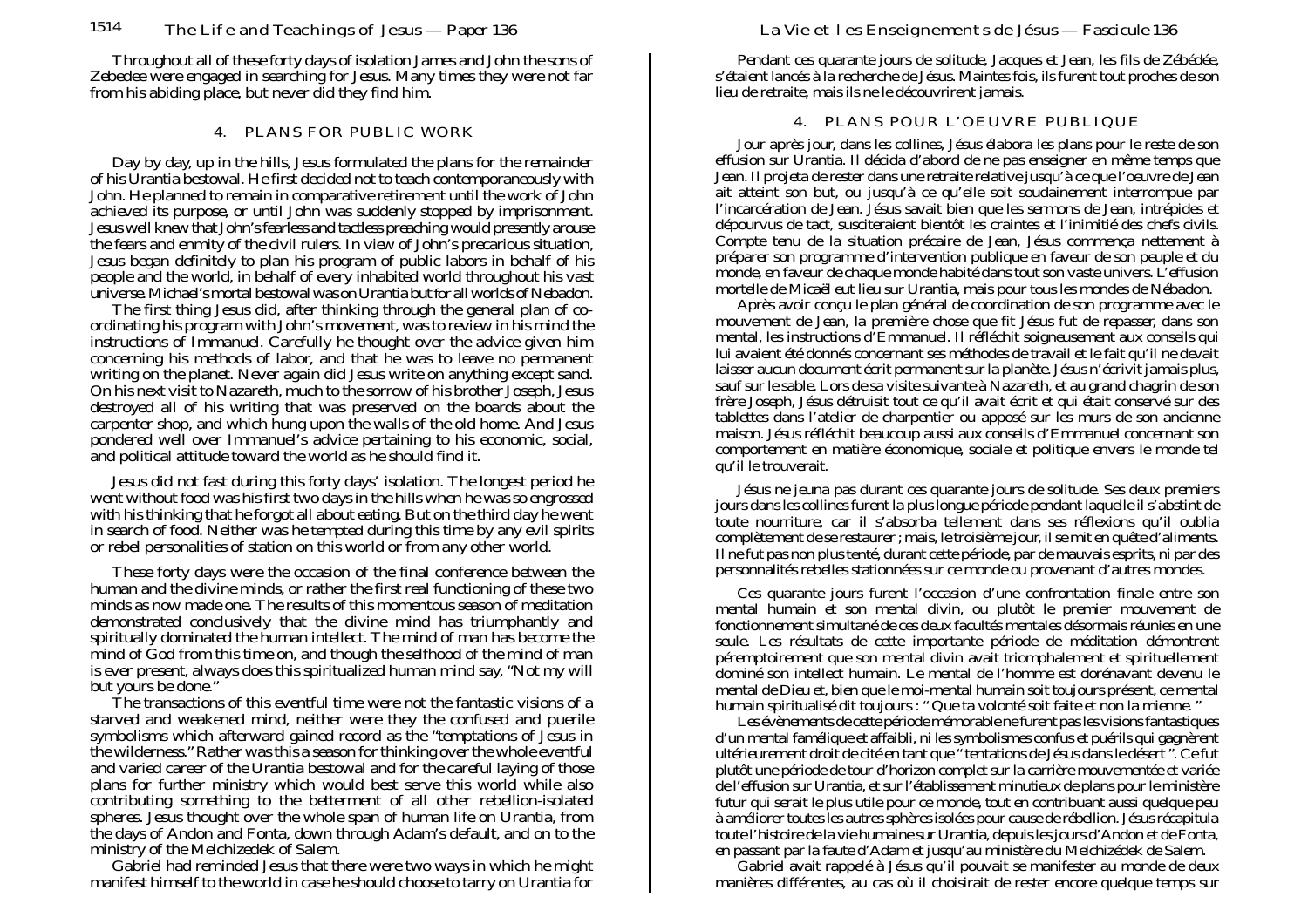a time. And it was made clear to Jesus that his choice in this matter would have nothing to do with either his universe sovereignty or the termination of the Lucifer rebellion. These two ways of world ministry were:

1. His own way—the way that might seem most pleasant and profitable from the standpoint of the immediate needs of this world and the present edification of his own universe.

2. The Father's way—the exemplification of a farseeing ideal of creature life visualized by the high personalities of the Paradise administration of the universe of universes.

It was thus made clear to Jesus that there were two ways in which he could order the remainder of his earth life. Each of these ways had something to be said in its favor as it might be regarded in the light of the immediate situation. The Son of Man clearly saw that his choice between these two modes of conduct would have nothing to do with his reception of universe sovereignty; that was a matter already settled and sealed on the records of the universe of universes and only awaited his demand in person. But it was indicated to Jesus that it would afford his Paradise brother, Immanuel, great satisfaction if he, Jesus, should see fit to finish up his earth career of incarnation as he had so nobly begun it, always subject to the Father's will. On the third day of this isolation Jesus promised himself he would go back to the world to finish his earth career, and that in a situation involving any two ways he would always choose the Father's will. And he lived out the remainder of his earth life always true to that resolve. Even to the bitter end he invariably subordinated his sovereign will to that of his heavenly Father.

The forty days in the mountain wilderness were not a period of great temptation but rather the period of the Master's *great decisions.* During these days of lone communion with himself and his Father's immediate presence —the Personalized Adjuster (he no longer had a personal seraphic guardian) he arrived, one by one, at the great decisions which were to control his policies and conduct for the remainder of his earth career. Subsequently the tradition of a great temptation became attached to this period of isolation through confusion with the fragmentary narratives of the Mount Hermon struggles, and further because it was the custom to have all great prophets and human leaders begin their public careers by undergoing these supposed seasons of fasting and prayer. It had always been Jesus' practice, when facing any new or serious decisions, to withdraw for communion with his own spirit that he might seek to know the will of God.

In all this planning for the remainder of his earth life, Jesus was always torn in his human heart by two opposing courses of conduct:

1. He entertained a strong desire to win his people—and the whole world—to believe in him and to accept his new spiritual kingdom. And he well knew their ideas concerning the coming Messiah.

2. To live and work as he knew his Father would approve, to conduct his work in behalf of other worlds in need, and to continue, in the establishment of the kingdom, to reveal the Father and show forth his divine character of love.

Throughout these eventful days Jesus lived in an ancient rock cavern, a shelter in the side of the hills near a village sometime called Beit Adis. He drank from the small spring which came from the side of the hill near this rock shelter. Urantia. Il fut clairement indiqué à Jésus que son choix en cette matière n'influencerait en rien sa souveraineté sur son univers, ni la fin de la rébellion de Lucifer. Les deux manières de servir le monde étaient les suivantes :

1. Sa propre voie—la voie qui pourrait lui sembler la plus agréable et la plus utile du point de vue des besoins immédiats de ce monde et de l'édification présente de son propre univers.

2. La voie du Père—la démonstration, par l'exemple, d'un idéal, à longue échéance, de la vie des créatures tel qu'il est vu par les hautes personnalités du Paradis administrant l'univers des univers.

Il fut ainsi clairement indiqué à Jésus qu'il avait deux manières d'ordonner le reste de sa vie terrestre. À la lumière de la situation immédiate, il y avait des arguments en faveur de chacune d'elles. Le Fils de l'Homme voyait clairement que son choix entre ces deux modes de conduite n'aurait aucune répercussion sur l'attribution de sa souveraineté sur son univers ; l'affaire était déjà réglée et scellée dans les archives de l'univers des univers et n'attendait plus que sa demande personnelle. Mais il fut indiqué à Jésus que son frère paradisiaque, Emmanuel, éprouverait une grande satisfaction si Jésus estimait opportun de terminer sa carrière terrestre d'incarnation comme il l'avait si noblement commencée, en restant toujours soumis à la volonté du Père. Le troisième jour de son isolement, Jésus se promit qu'il retournerait dans le monde pour achever sa carrière terrestre et que, dans toute situation impliquant une alternative, il choisirait toujours la volonté du Père. Et il vécut le reste de sa vie terrestre en restant constamment fidèle à cette résolution. Même jusqu'à la dernière extrémité, il subordonna invariablement sa volonté souveraine à celle de son Père céleste.

Les quarante jours dans la solitude des montagnes ne furent pas une période de grandes tentations, mais plutôt la période des *grandes décisions* du Maitre. Durant ces jours de communion solitaire avec lui-même et avec la présence immédiate de son Père—l'Ajusteur Personnalisé (Jésus n'avait plus de gardien séraphique personnel)—, il parvint, une à une, aux grandes décisions qui devaient gouverner sa politique et sa conduite durant le reste de sa carrière terrestre. La tradition d'une grande tentation fut liée ultérieurement à cette période d'isolement, par confusion avec les récits fragmentaires des luttes sur le mont Hermon et, en outre, parce que la coutume voulait que tous les grands prophètes et conducteurs d'hommes commencent leur carrière publique en subissant des périodes analogues de jeûne et de prière. Quand Jésus était confronté à une décision nouvelle ou grave, il avait l'habitude de se retirer pour communier avec son propre esprit et chercher ainsi à connaître la volonté de Dieu.

Dans tous ces projets pour le reste de sa vie, Jésus était toujours déchiré, dans son coeur humain, entre deux lignes de conduite opposées :

1. Il éprouvait un fort désir d'amener son peuple—et la terre entière—à croire en lui et à accepter son nouveau royaume spirituel. Et il connaissait bien les idées de ses compatriotes sur le Messie à venir.

2. Vivre et agir d'une manière qu'il savait approuvée par son Père, conduire son travail en faveur des autres mondes dans le besoin, et continuer, dans l'établissement du royaume, à révéler le Père et à manifester son divin caractère d'amour.

Durant ces journées mémorables, Jésus vécut dans une vieille caverne rocheuse, un abri au flanc d'une montagne, proche d'un village autrefois appelé Beit Adis. Il buvait l'eau de la petite source qui jaillissait à flanc du coteau près de cet abri rocheux.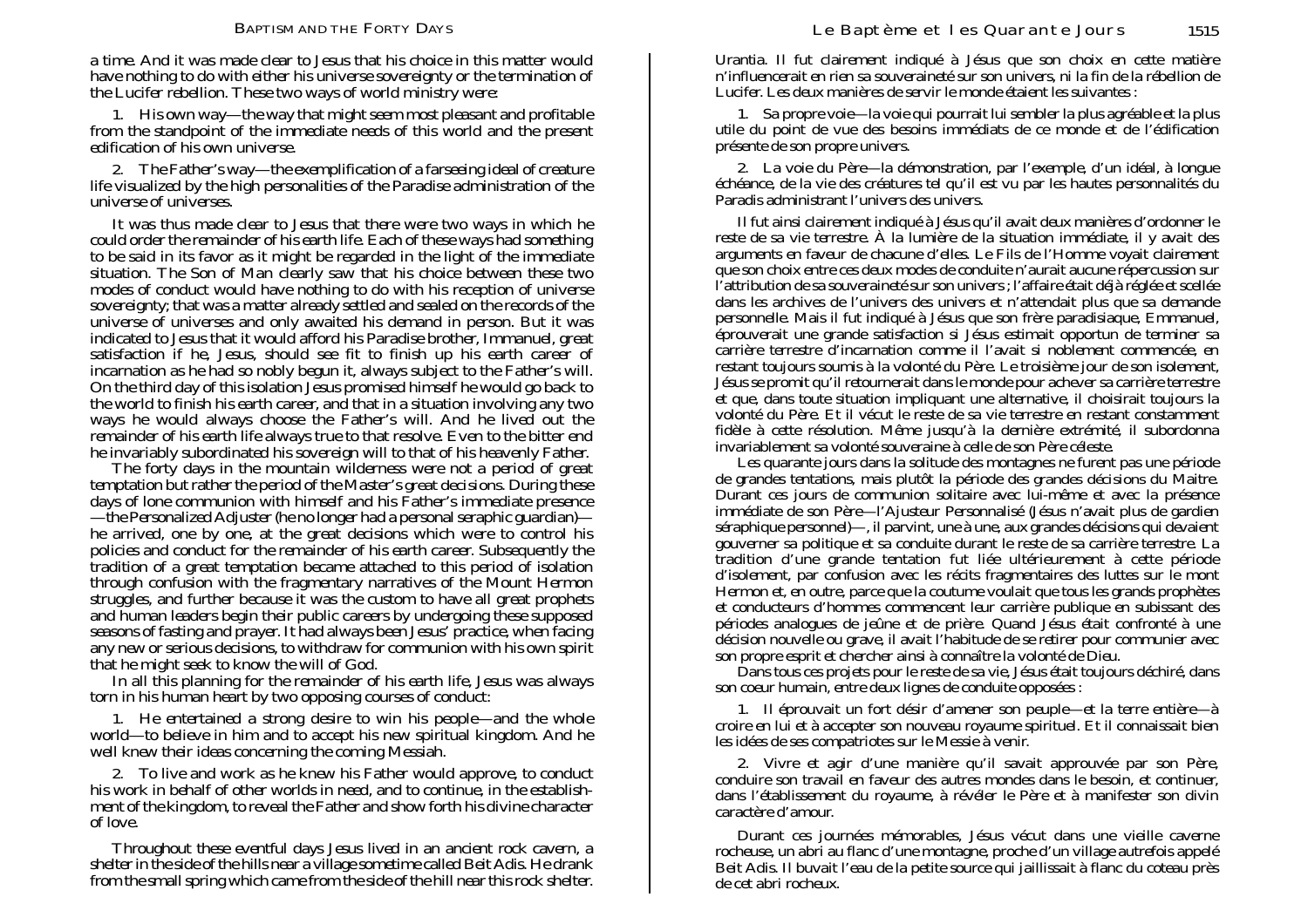#### 5. THE FIRST GREAT DECISION

On the third day after beginning this conference with himself and his Personalized Adjuster, Jesus was presented with the vision of the assembled celestial hosts of Nebadon sent by their commanders to wait upon the will of their beloved Sovereign. This mighty host embraced twelve legions of seraphim and proportionate numbers of every order of universe intelligence. And the first great decision of Jesus' isolation had to do with whether or not he would make use of these mighty personalities in connection with the ensuing program of his public work on Urantia.

Jesus decided that he would *not* utilize a single personality of this vast assemblage unless it should become evident that this was his *Father's will.* Notwithstanding this general decision, this vast host remained with him throughout the balance of his earth life, always in readiness to obey the least expression of their Sovereign's will. Although Jesus did not constantly behold these attendant personalities with his human eyes, his associated Personalized Adjuster did constantly behold, and could communicate with, all of them.

Before coming down from the forty days' retreat in the hills, Jesus assigned the immediate command of this attendant host of universe personalities to his recently Personalized Adjuster, and for more than four years of Urantia time did these selected personalities from every division of universe intelligences obediently and respectfully function under the wise guidance of this exalted and experienced Personalized Mystery Monitor. In assuming command of this mighty assembly, the Adjuster, being a onetime part and essence of the Paradise Father, assured Jesus that in no case would these superhuman agencies be permitted to serve, or manifest themselves in connection with, or in behalf of, his earth career unless it should develop that the Father willed such intervention. Thus by one great decision Jesus voluntarily deprived himself of all superhuman co-operation in all matters having to do with the remainder of his mortal career unless the Father might independently choose to participate in some certain act or episode of the Son's earth labors.

In accepting this command of the universe hosts in attendance upon Christ Michael, the Personalized Adjuster took great pains to point out to Jesus that, while such an assembly of universe creatures could be limited in their *space* activities by the delegated authority of their Creator, such limitations were not operative in connection with their function in *time.* And this limitation was dependent on the fact that Adjusters are nontime beings when once they are personalized. Accordingly was Jesus admonished that, while the Adjuster's control of the living intelligences placed under his command would be complete and perfect as to all matters involving *space,* there could be no such perfect limitations imposed regarding *time.* Said the Adjuster: "I will, as you have directed, enjoin the employment of this attendant host of universe intelligences in any manner in connection with your earth career except in those cases where the Paradise Father directs me to release such agencies in order that his divine will of your choosing may be accomplished, and in those instances where you may engage in any choice or act of your divine-human will which shall only involve departures from the natural earth order as to *time.*In all such events I am powerless, and your creatures here assembled in perfection and unity of power are

### 5. LA PREMIÈRE GRANDE DÉCISION

Le troisième jour après le commencement de cette confrontation entre luimême et son Ajusteur Personnalisé, Jésus fut gratifié de la vision des armées célestes de Nébadon rassemblées et envoyées par leurs commandants pour se tenir à la disposition de leur Souverain bien-aimé. Cette puissante armée comportait douze légions de séraphins et des quantités proportionnelles de tous les ordres d'intelligences de l'univers. La première grande décision de Jésus dans sa solitude concernait le point de savoir s'il utiliserait ou non ces puissantes personnalités dans le programme ultérieur de son ministère public sur Urantia.

Jésus décida qu'il n'utiliserait *pas* une seule personnalité de cette vaste assemblée, à moins qu'il ne devienne évident que ce soit la *volonté de son Père*. Nonobstant cette décision d'ordre général, cette nombreuse armée l'accompagna durant le reste de sa vie terrestre, toujours prête à obéir à la moindre expression de la volonté de son Souverain. Jésus n'apercevait pas constamment, avec ses yeux humains, ces personnalités accompagnatrices, mais son Ajusteur Personnalisé associé les voyait tout le temps et pouvait communiquer avec chacune d'elles.

Avant de descendre de sa retraite de quarante jours dans la montagne, Jésus confia le commandement immédiat de cette armée de personnalités de l'univers à son Ajusteur récemment personnalisé. Durant plus de quatre ans du temps d'Urantia, ces personnalités sélectionnées de chaque département des intelligences universelles opérèrent avec obéissance et respect sous la sage gouverne de ce Moniteur de Mystère Personnalisé. Cet Ajusteur expérimenté et supérieur avait jadis fait partie intégrante du Père et en possédait la nature. En prenant le commandement de la puissante assemblée, il donna à Jésus l'assurance qu'en aucun cas, il ne permettrait à ces agents suprahumains de servir ou de se manifester en liaison avec sa carrière terrestre ou en sa faveur, à moins qu'il ne soit manifeste que le Père souhaitait cette intervention. Ainsi, par une seule grande décision, Jésus se priva volontairement de toute coopération suprahumaine dans les affaires concernant le reste de sa carrière mortelle, à moins que le Père ne choisisse de son propre chef de participer à tel ou tel acte ou épisode des travaux terrestres du Fils.

En acceptant le commandement des armées de l'univers au service de Christ Micaël, l'Ajusteur Personnalisé prit grand soin de faire remarquer à Jésus que, par l'autorité déléguée du Créateur de ces personnalités de l'univers, il pouvait limiter les activités de leur assemblée dans l*'espace,* mais que ces restrictions seraient sans effet quant aux fonctions de ces créatures dans le *temps.* Cette restriction provenait du fait que les Ajusteurs sont des êtres indépendants du temps une fois qu'ils sont personnalisés. En conséquence, Jésus fut averti que le contrôle de toutes les intelligences vivantes placées sous le commandement de l'Ajusteur serait complet et parfait en tout ce qui concernait l*'espace,* mais qu'il n'était pas possible d'imposer des limitations aussi parfaites quant au *temps.* L'Ajusteur lui dit : " Comme tu me l'as commandé, j'interdirai, à cette armée d'intelligences universelles qui t'escorte, d'intervenir en quoi que ce soit dans ta carrière terrestre, sauf dans les cas où le Père du Paradis m'ordonnera de laisser opérer ces agents pour permettre d'accomplir sa volonté divine telle que tu l'auras choisie. La même exception s'appliquera dans les circonstances où ta volonté divine-humaine se sera engagée dans un choix ou dans un acte impliquant des dérogations à l'ordre terrestre naturel uniquement quant au *temps.* Dans tous les évènements dépendant du temps, je suis impuissant, et les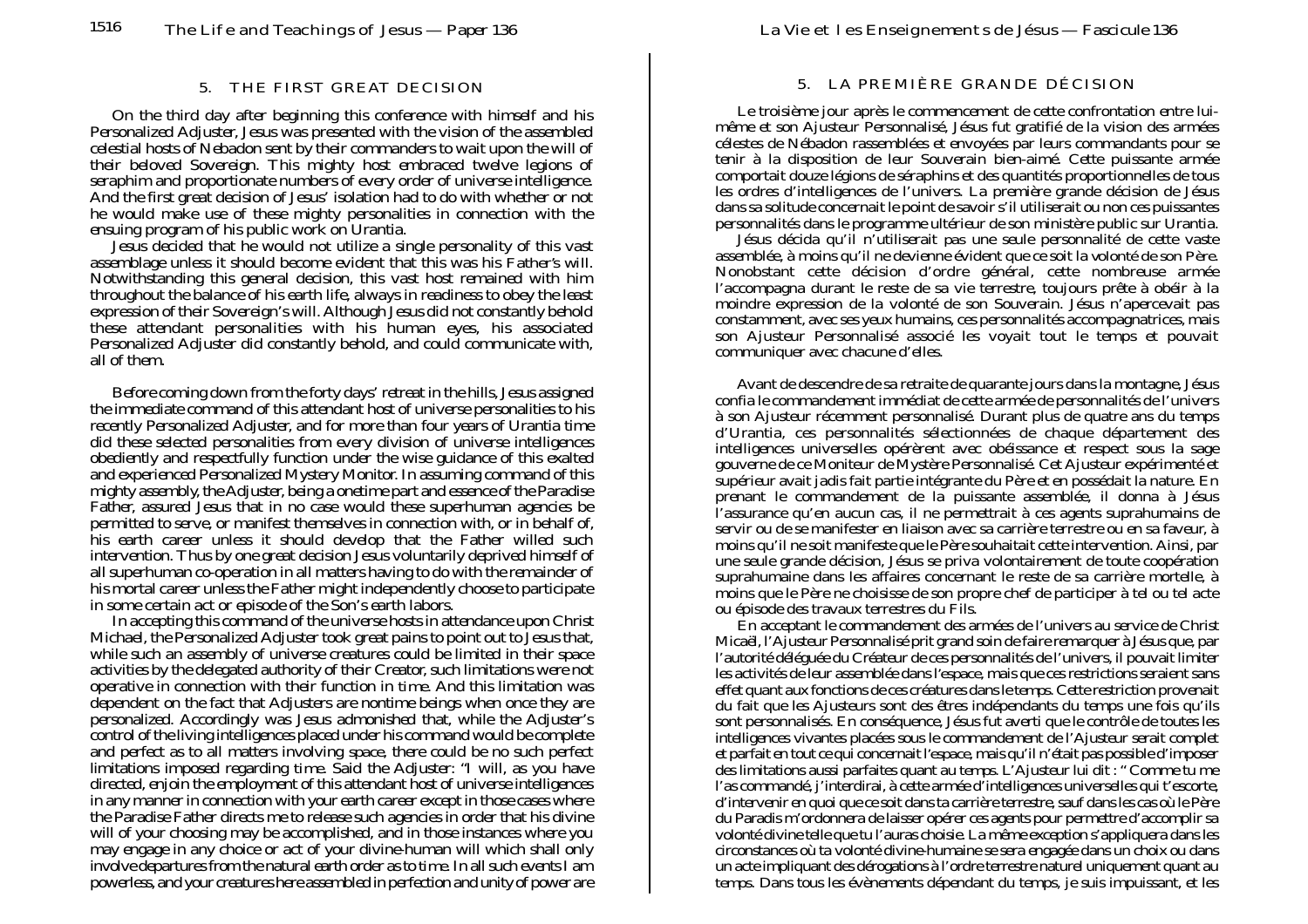likewise helpless. If your united natures once entertain such desires, these mandates of your choice will be forthwith executed. Your wish in all such matters will constitute the abridgment of time, and the thing projected *is* existent. Under my command this constitutes the fullest possible limitation which can be imposed upon your potential sovereignty. In my self-consciousness time is nonexistent, and therefore I cannot limit your creatures in anything related thereto."

Thus did Jesus become apprised of the working out of his decision to go on living as a man among men. He had by a single decision excluded all of his attendant universe hosts of varied intelligences from participating in his ensuing public ministry except in such matters as concerned *time* only. It therefore becomes evident that any possible supernatural or supposedly superhuman accompaniments of Jesus' ministry pertained wholly to the elimination of time unless the Father in heaven specifically ruled otherwise. No miracle, ministry of mercy, or any other possible event occurring in connection with Jesus' remaining earth labors could possibly be of the nature or character of an act transcending the natural laws established and regularly working in the affairs of man as he lives on Urantia *except* in this expressly stated matter of *time.* No limits, of course, could be placed upon the manifestations of "the Father's will." The elimination of time in connection with the expressed desire of this potential Sovereign of a universe could only be avoided by the direct and explicit act of the *will* of this God-man to the effect that time, as related to the act or event in question, *should not be shortened or eliminated.* In order to prevent the appearance of apparent *time miracles,* it was necessary for Jesus to remain constantly time conscious. Any lapse of time consciousness on his part, in connection with the entertainment of definite desire, was equivalent to the enactment of the thing conceived in the mind of this Creator Son, and without the intervention of time.

Through the supervising control of his associated and Personalized Adjuster it was possible for Michael perfectly to limit his personal earth activities with reference to space, but it was not possible for the Son of Man thus to limit his new earth status as potential Sovereign of Nebadon as regards *time.* And this was the actual status of Jesus of Nazareth as he went forth to begin his public ministry on Urantia.

# 6. THE SECOND DECISION

Having settled his policy concerning all personalities of all classes of his created intelligences, so far as this could be determined in view of the inherent potential of his new status of divinity, Jesus now turned his thoughts toward himself. What would he, now the fully self-conscious creator of all things and beings existent in this universe, do with these creator prerogatives in the recurring life situations which would immediately confront him when he returned to Galilee to resume his work among men? In fact, already, and right where he was in these lonely hills, had this problem forcibly presented itself in the matter of obtaining food. By the third day of his solitary meditations the human body grew hungry. Should he go in quest of food as any ordinary man would, or should he merely exercise his normal creative powers and produce suitable bodily nourishment ready at hand? And this great decision of the Master has been portrayed to you as a temptation—as a challenge by supposed enemies that he "command that these stones become loaves of bread."

créatures assemblées ici en perfection et en unité de pouvoir sont également impuissantes. Si tes deux natures unies éprouvent un jour de tels désirs, les manifestations de ton choix seront exécutées aussitôt. Ton souhait en toutes ces matières constituera l'abrègement du temps et la chose projetée *est*. Sous mon commandement, cela constitue la plus grande limitation qui puisse être imposée à ta souveraineté potentielle. Dans ma propre conscience, le temps n'existe pas, et c'est pourquoi je ne peux limiter tes créatures en rien qui s'y rapporte. "

Jésus fut ainsi informé des conséquences de sa résolution de continuer à vivre comme un homme parmi les hommes. Par une seule décision, il avait exclu, de toute participation à son ministère public ultérieur, toutes les armées des intelligences universelles qui l'escortaient, sauf dans les affaires concernant uniquement le *temps.* Il devient donc évident que toute manifestation qui pouvait accessoirement accompagner le ministère de Jésus de façon surnaturelle ou supposée suprahumaine, ne concernait que l'élimination du temps, à moins que le Père céleste n'en ait spécifiquement ordonné autrement. Nul miracle, nul ministère de miséricorde, nul autre évènement possible, survenant en liaison avec le reste de l'oeuvre terrestre de Jésus, ne pouvait avoir la nature ou le caractère d'un acte qui transcende les lois naturelles régissant normalement les affaires des hommes tels qu'ils vivent sur Urantia, *except*é dans cette question expressément citée du *temps*. Bien entendu, aucune limite ne pouvait être imposée aux manifestations de " la volonté du Père ". L'élimination du temps, en liaison avec le désir exprimé de ce Souverain potentiel d'un univers, ne pouvait être évitée que par l'action directe et explicite de la *volonté* de cet homme-Dieu décidant que le temps lié à l'acte ou à l'évènement en question *ne devait pas être abrégé ou éliminé.* En vue d'empêcher la survenance de ce qui apparaîtrait comme *des miracles liés au temps,* Jésus devait rester constamment conscient du temps. Toute interruption de sa part dans sa conscience du temps, en liaison avec l'entretien d'un désir précis, équivalait à l'exécution de la chose conçue dans le mental de ce Fils Créateur, et cela sans intervention du temps.

Grâce au contrôle de supervision de son Ajusteur Personnalisé et associé, Micaël pouvait parfaitement limiter ses activités terrestres personnelles par rapport à l'espace, mais il n'était pas possible au Fils de l'Homme de limiter de la même manière par rapport au *temps,* son nouveau statut terrestre de Souverain potentiel de Nébadon. Tel était, en effet, le statut de Jésus de Nazareth lorsqu'il inaugura son ministère public sur Urantia.

#### 6. LA DEUXIÈME DÉCISION

Ayant fixé sa politique au sujet de toutes les personnalités de toutes les classes de ses intelligences créées, dans la mesure où il pouvait la déterminer compte tenu du potentiel inhérent à son nouveau statut de divinité, Jésus orienta ensuite ses pensées sur lui-même. Maintenant qu'il était tout à fait autoconscient d'être le créateur de toutes les choses et créatures existant dans cet univers, qu'allait-il faire de ces prérogatives de créateur dans les situations de vie récurrentes qu'il allait rencontrer immédiatement quand il retournerait en Galilée pour reprendre son travail parmi les hommes ? En fait, et précisément là où il était, dans ces collines solitaires, ce problème s'était déjà imposé par la nécessité de se procurer de la nourriture. Le troisième jour de ses méditations solitaires, son corps humain eut faim. Jésus devaitil se mettre en quête d'aliments comme un homme ordinaire l'aurait fait, ou devaitil simplement exercer ses pouvoirs créatifs normaux et produire une nourriture corporelle convenable et toute préparée à portée de la main ? Cette grande décision du Maitre vous a été décrite comme une tentation—comme un défi lancé par des ennemis imaginaires pour qu'il " commande à ces pierres de se changer en pains ".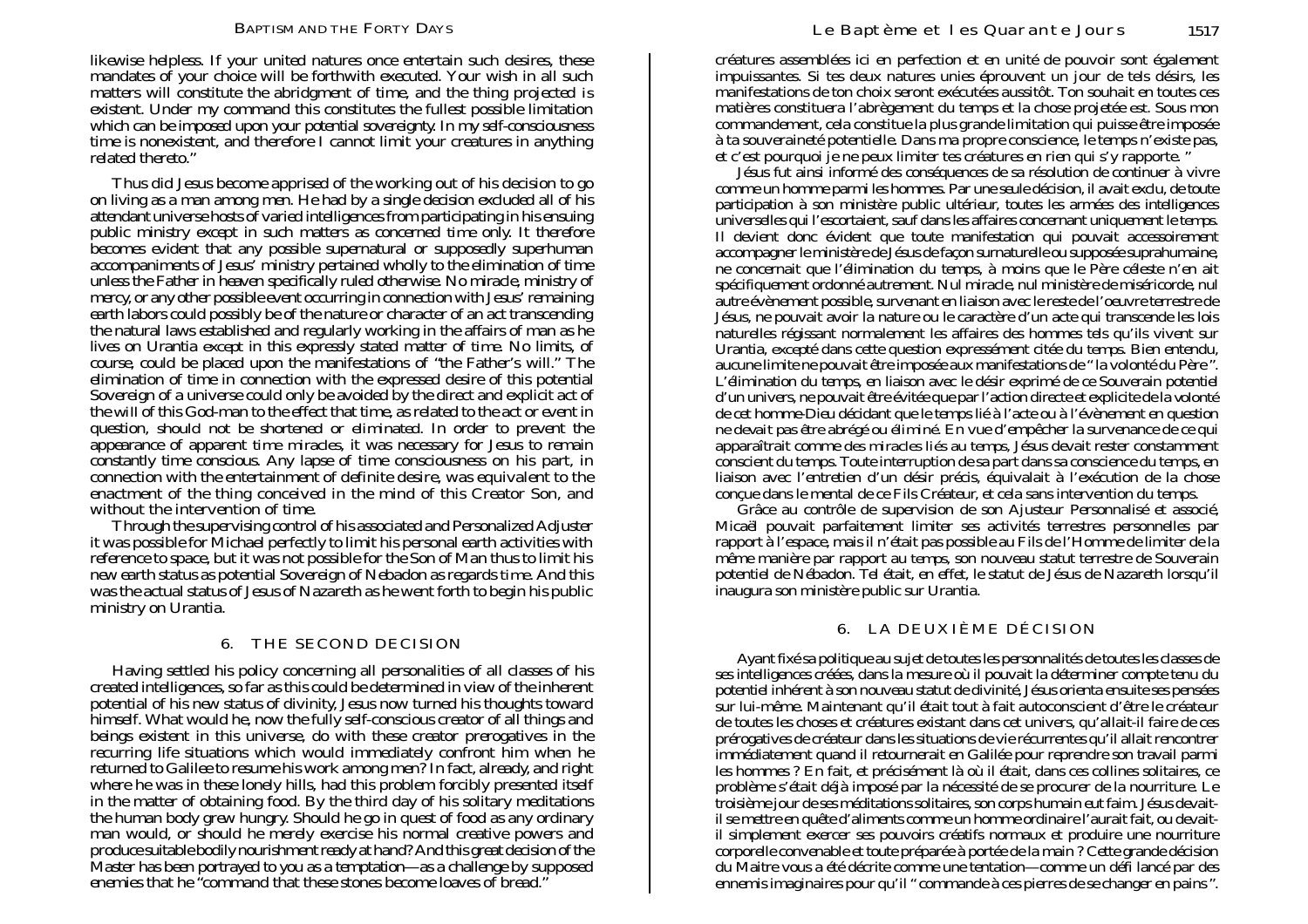Jesus thus settled upon another and consistent policy for the remainder of his earth labors. As far as his personal necessities were concerned, and in general even in his relations with other personalities, he now deliberately chose to pursue the path of normal earthly existence; he definitely decided against a policy which would transcend, violate, or outrage his own established natural laws. But he could not promise himself, as he had already been warned by his Personalized Adjuster, that these natural laws might not, in certain conceivable circumstances, be greatly *accelerated.* In principle, Jesus decided that his lifework should be organized and prosecuted in accordance with natural law and in harmony with the existing social organization. The Master thereby chose a program of living which was the equivalent of deciding against miracles and wonders. Again he decided in favor of "the Father's will"; again he surrendered everything into the hands of his Paradise Father.

Jesus' human nature dictated that the first duty was self-preservation; that is the normal attitude of the natural man on the worlds of time and space, and it is, therefore, a legitimate reaction of a Urantia mortal. But Jesus was not concerned merely with this world and its creatures; he was living a life designed to instruct and inspire the manifold creatures of a far-flung universe.

Before his baptismal illumination he had lived in perfect submission to the will and guidance of his heavenly Father. He emphatically decided to continue on in just such implicit mortal dependence on the Father's will. He purposed to follow the unnatural course—he decided not to seek selfpreservation. He chose to go on pursuing the policy of refusing to defend himself. He formulated his conclusions in the words of Scripture familiar to his human mind: "Man shall not live by bread alone but by every word that proceeds from the mouth of God." In reaching this conclusion in regard to the appetite of the physical nature as expressed in hunger for food, the Son of Man made his final declaration concerning all other urges of the flesh and the natural impulses of human nature.

His superhuman power he might possibly use for others, but for himself, never. And he pursued this policy consistently to the very end, when it was jeeringly said of him: "He saved others; himself he cannot save"—because he would not.

The Jews were expecting a Messiah who would do even greater wonders than Moses, who was reputed to have brought forth water from the rock in a desert place and to have fed their forefathers with manna in the wilderness. Jesus knew the sort of Messiah his compatriots expected, and he had all the powers and prerogatives to measure up to their most sanguine expectations, but he decided against such a magnificent program of power and glory. Jesus looked upon such a course of expected miracle working as a harking back to the olden days of ignorant magic and the degraded practices of the savage medicine men. Possibly, for the salvation of his creatures, he might accelerate natural law, but to transcend his own laws, either for the benefit of himself or the overawing of his fellow men, that he would not do. And the Master's decision was final.

Jesus sorrowed for his people; he fully understood how they had been led up to the expectation of the coming Messiah, the time when "the earth will yield its fruits ten thousandfold, and on one vine there will be a thousand branches, and each branch will produce a thousand clusters, and each cluster will produce a thousand grapes, and each grape will produce a gallon of wine." The Jews believed the Messiah would usher in an era of miraculous plenty. The Hebrews had long been nurtured on traditions of miracles and legends of wonders.

Jésus se fixa donc une nouvelle politique cohérente pour le reste de son oeuvre terrestre. Dans la mesure où cela concernait ses besoins personnels, et même en général dans ses relations avec d'autres personnalités, il choisit délibérément de poursuivre désormais le sentier de l'existence terrestre normale ; il prit nettement position contre une ligne de conduite qui transcenderait, outragerait ou violerait les lois naturelles établies par lui-même. Toutefois, comme il en avait déjà été averti par son Ajusteur Personnalisé, il ne pouvait s'engager à ce qu'en certaines circonstances concevables, ces lois naturelles ne soient susceptibles d'être grandement *accélérées.* Jésus décida qu'en principe, l'oeuvre de sa vie serait organisée et poursuivie conformément aux lois de la nature et en harmonie avec l'organisation sociale existante. Le Maitre choisit ainsi un programme de vie équivalant à une décision de s'opposer à avoir recours aux miracles et aux prodiges. De nouveau, il décida en faveur de " la volonté du Père " ; de nouveau, il remit toutes choses entre les mains de son Père du Paradis.

La nature humaine de Jésus lui dictait que son premier devoir était de préserver sa vie ; c'est le comportement normal de l'homme naturel sur les mondes de l'espace et du temps, donc une réaction légitime chez un mortel d'Urantia. Mais Jésus ne se préoccupait pas seulement de ce monde et de ses créatures. Il vivait une vie destinée à instruire et à inspirer les multiples créatures d'un vaste univers.

Avant l'illumination de son baptème, il avait vécu parfaitement soumis à la volonté et à la gouverne de son Père céleste. Il prit la décision énergique de continuer à vivre humainement dans la même dépendance implicite de la volonté du Père. Il décida de suivre une ligne de conduite antinaturelle en ne cherchant pas à préserver sa vie. Il choisit de continuer la politique consistant à refuser de se défendre. Il formula ses conclusions par les paroles des Écritures familières à son mental humain : " L'homme ne vivra pas de pain seulement, mais de toute parole qui sort de la bouche de Dieu. " En arrivant à cette conclusion sur l'appétit de la nature physique se traduisant par la faim, le Fils de l'Homme fit son ultime déclaration au sujet de tous les autres besoins de la chair et des impulsions naturelles de la nature humaine.

Il pourrait peut-être utiliser son pouvoir suprahumain en faveur d'autrui, mais jamais pour lui-même. Il poursuivit cette politique avec persistance jusqu'à la dernière extrémité, lorsqu'un témoin de la crucifixion dit de lui d'un air moqueur : " Il a sauvé les autres, mais ne peut se sauver lui-même "—parce qu'il ne le voulait pas.

Les Juifs s'attendaient à un Messie qui accomplirait des prodiges encore plus grands que Moïse, qui était censé avoir fait jaillir de l'eau d'un rocher dans un lieu aride et avoir nourri leurs ancêtres dans le désert avec la manne. Jésus connaissait le genre de Messie que ses compatriotes espéraient, et il disposait de tous les pouvoirs et prérogatives pour être à la hauteur de leurs espérances les plus folles, mais il prit position contre ce magnifique programme de puissance et de gloire. Jésus considérait le programme attendu, celui de faire des miracles, comme un retour aux temps anciens de la magie ignorante et des pratiques barbares des guérisseurs sauvages. Peut-être, pour le salut de ses créatures, pourrait-il accélérer le jeu des lois naturelles, mais il ne voulait, en aucun cas, transcender ses propres lois, soit à son propre profit, soit pour inspirer un excès de crainte respectueuse à ses semblables. Et cette décision du Maitre fut définitive.

Jésus s'attrista pour ses compatriotes ; il comprenait pleinement comment ils avaient été conduits à espérer la venue du Messie, à escompter l'époque où " la terre produira ses fruits par myriades, où il y aura mille sarments sur une vigne, où chaque sarment produira mille grappes, où chaque grappe produira mille raisins et où chaque raisin produira une outre de vin ". Les Juifs croyaient que le Messie inaugurerait une ère d'abondance miraculeuse. Les Hébreux avaient été longtemps élevés dans des traditions de miracles et des légendes de prodiges.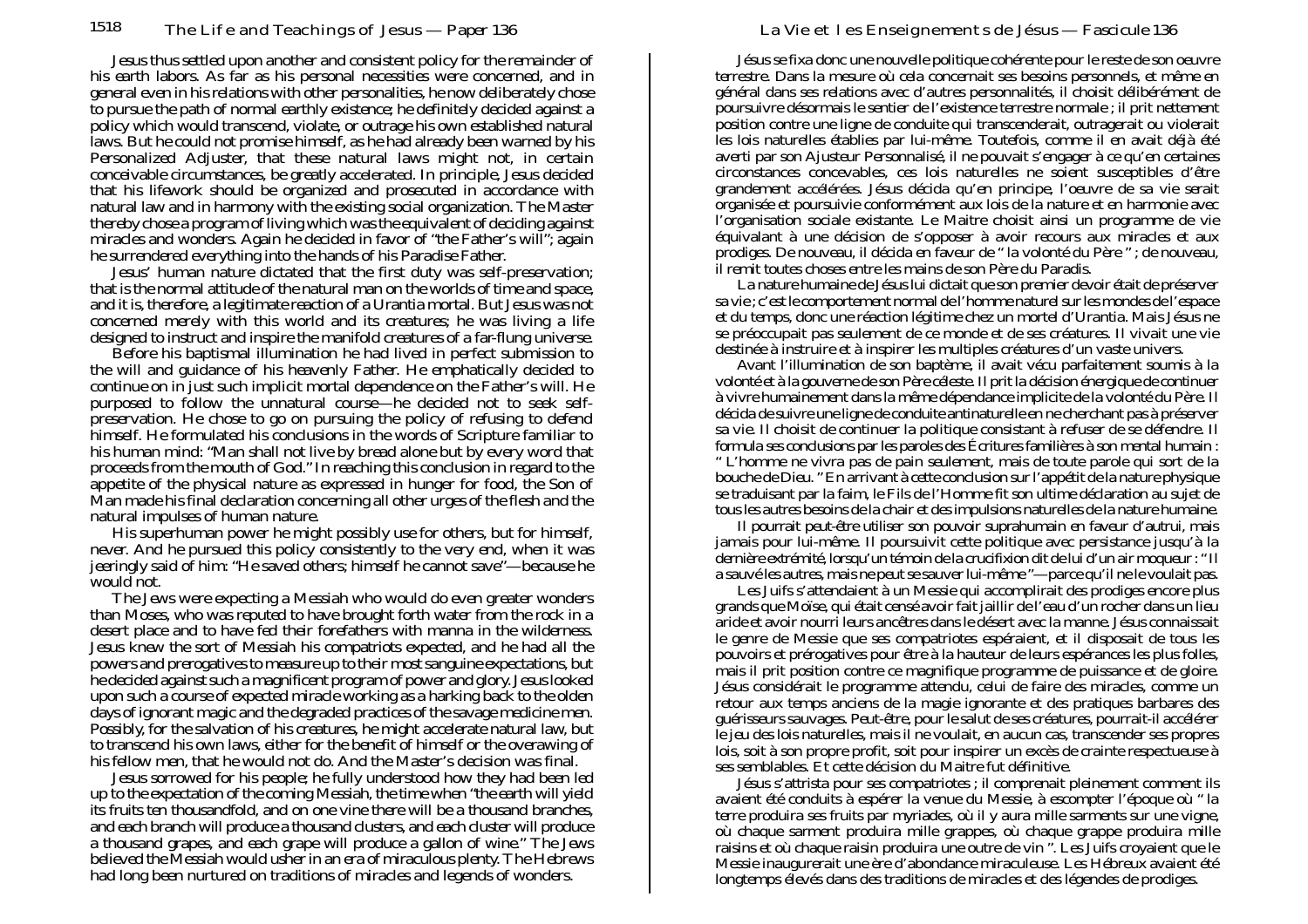He was not a Messiah coming to multiply bread and wine. He came not to minister to temporal needs only; he came to reveal his Father in heaven to his children on earth, while he sought to lead his earth children to join him in a sincere effort so to live as to do the will of the Father in heaven.

In this decision Jesus of Nazareth portrayed to an onlooking universe the folly and sin of prostituting divine talents and God-given abilities for personal aggrandizement or for purely selfish gain and glorification. That was the sin of Lucifer and Caligastia.

This great decision of Jesus portrays dramatically the truth that selfish satisfaction and sensuous gratification, alone and of themselves, are not able to confer happiness upon evolving human beings. There are higher values in mortal existence—intellectual mastery and spiritual achievement—which far transcend the necessary gratification of man's purely physical appetites and urges. Man's natural endowment of talent and ability should be chiefly devoted to the development and ennoblement of his higher powers of mind and spirit.

Jesus thus revealed to the creatures of his universe the technique of the new and better way, the higher moral values of living and the deeper spiritual satisfactions of evolutionary human existence on the worlds of space.

# 7. THE THIRD DECISION

Having made his decisions regarding such matters as food and physical ministration to the needs of his material body, the care of the health of himself and his associates, there remained yet other problems to solve. What would be his attitude when confronted by personal danger? He decided to exercise normal watchcare over his human safety and to take reasonable precaution to prevent the untimely termination of his career in the flesh but to refrain from all superhuman intervention when the crisis of his life in the flesh should come. As he was formulating this decision, Jesus was seated under the shade of a tree on an overhanging ledge of rock with a precipice right there before him. He fully realized that he could cast himself off the ledge and out into space, and that nothing could happen to harm him provided he would rescind his first great decision not to invoke the interposition of his celestial intelligences in the prosecution of his lifework on Urantia, and provided he would abrogate his second decision concerning his attitude toward self-preservation.

Jesus knew his fellow countrymen were expecting a Messiah who would be above natural law. Well had he been taught that Scripture: "There shall no evil befall you, neither shall any plague come near your dwelling. For he shall give his angels charge over you, to keep you in all your ways. They shall bear you up in their hands lest you dash your foot against a stone." Would this sort of presumption, this defiance of his Father's laws of gravity, be justified in order to protect himself from possible harm or, perchance, to win the confidence of his mistaught and distracted people? But such a course, however gratifying to the sign-seeking Jews, would be, not a revelation of his Father, but a questionable trifling with the established laws of the universe of universes.

Understanding all of this and knowing that the Master refused to work in defiance of his established laws of nature in so far as his personal conduct was concerned, you know of a certainty that he never walked on the water nor did anything else which was an outrage to his material order of administering the

Mais Jésus n'était pas un Messie venant multiplier les pains et le vin. Il ne venait pas pourvoir uniquement aux besoins temporels. Il venait révéler son Père céleste à ses enfants terrestres, tout en cherchant à amener ses enfants terrestres à se joindre à lui dans un effort sincère pour vivre selon la volonté du Père qui est aux cieux.

Par cette décision, Jésus de Nazareth dépeignit aux spectateurs d'un univers la folie et le péché de prostituer des talents divins et des aptitudes données par Dieu à des ambitions personnelles ou à des profits et glorifications purement égoïstes. C'était là le péché de Lucifer et de Caligastia.

Cette grande décision de Jésus décrit, de façon saisissante, la vérité que, seuls et par eux-mêmes, les plaisirs sensuels et les satisfactions égoïstes sont incapables d'apporter le bonheur aux êtres humains évoluants. Dans l'existence mortelle, il existe des valeurs supérieures—maitrise intellectuelle et accomplissements spirituels—qui transcendent de loin la satisfaction nécessaire des appétits et besoins purement physiques de l'homme. Les dons humains naturels de talents et d'aptitudes devraient être principalement consacrés à développer et à ennoblir les pouvoirs humains supérieurs du mental et de l'esprit.

Jésus révéla ainsi, aux créatures de son univers, la technique de la voie nouvelle et meilleure, les valeurs morales supérieures de la vie, et les satisfactions spirituelles plus profondes de l'existence évolutionnaire humaine sur les mondes de l'espace.

# 7. LA TROISIÈME DÉCISION

Après que Jésus eut pris ses décisions sur la manière de se nourrir, de pourvoir aux besoins de son corps physique et de veiller à sa santé et à celle de ses associés, il restait encore d'autres problèmes à résoudre. Comment se comporterait-il en face d'un danger personnel ? Il décida d'exercer une surveillance normale sur sa sécurité physique et de prendre des précautions raisonnables pour éviter la fin prématurée de sa carrière dans la chair, mais de s'abstenir de toute intervention suprahumaine au moment où la crise de sa vie incarnée se produirait. Tandis qu'il prenait cette décision, Jésus était assis à l'ombre d'un arbre sur un rebord rocheux surplombant un précipice droit devant lui. Il se rendit parfaitement compte que de cette corniche, il pouvait se jeter dans le vide sans qu'il lui arrive aucun mal, à condition de revenir sur sa première grande décision (de ne pas invoquer l'intervention de ses intelligences célestes pour accomplir l'oeuvre de sa vie sur Urantia) et à condition d'abroger sa seconde décision concernant son comportement au sujet de la préservation de sa vie.

Jésus savait que ses compatriotes attendaient un Messie qui transcenderait les lois naturelles. On lui avait bien enseigné le passage des Écritures disant : " Il ne t'adviendra aucun mal et nulle plaie n'approchera de ta demeure, car il te confiera aux soins de ses anges pour qu'ils te gardent dans toutes tes voies. Ils te porteront dans leurs mains de crainte que tu ne heurtes ton pied contre une pierre. " Cette sorte de présomption, ce défi à la loi de gravitation de son Père, seraient-ils justifiés en vue de se protéger d'un mal possible, ou peut-être de gagner la confiance de son peuple mal instruit et égaré ? Si satisfaisante qu'elle pût être pour les Juifs recherchant des signes, cette ligne de conduite ne constituerait pas une révélation de son Père, mais une douteuse manipulation des lois établies de l'univers des univers.

Comprenant tout cela, et sachant que le Maitre refusait d'oeuvrer au mépris des lois de la nature qu'il avait établies, dans la mesure où il s'agissait de sa conduite personnelle, vous savez avec certitude qu'il ne marcha jamais sur les eaux et ne fit jamais rien qui ait violé l'ordre matériel de l'administration du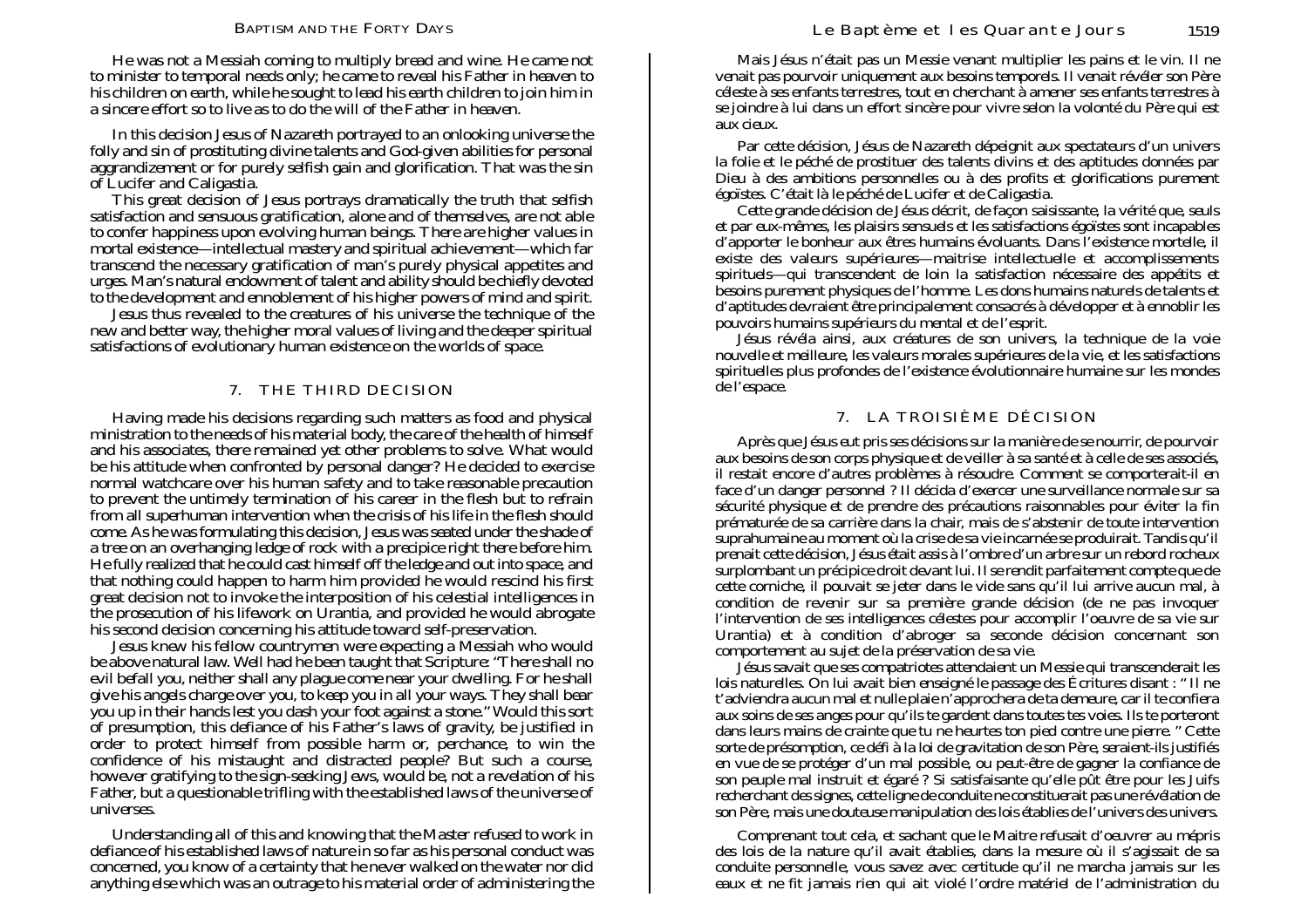world; always, of course, bearing in mind that there had, as yet, been found no way whereby he could be wholly delivered from the lack of control over the element of time in connection with those matters put under the jurisdiction of the Personalized Adjuster.

Throughout his entire earth life Jesus was consistently loyal to this decision. No matter whether the Pharisees taunted him for a sign, or the watchers at Calvary dared him to come down from the cross, he steadfastly adhered to the decision of this hour on the hillside.

### 8. THE FOURTH DECISION

The next great problem with which this God-man wrestled and which he presently decided in accordance with the will of the Father in heaven, concerned the question as to whether or not any of his superhuman powers should be employed for the purpose of attracting the attention and winning the adherence of his fellow men. Should he in any manner lend his universe powers to the gratification of the Jewish hankering for the spectacular and the marvelous? He decided that he should not. He settled upon a policy of procedure which eliminated all such practices as the method of bringing his mission to the notice of men. And he consistently lived up to this great decision. Even when he permitted the manifestation of numerous timeshortening ministrations of mercy, he almost invariably admonished the recipients of his healing ministry to tell no man about the benefits they had received. And always did he refuse the taunting challenge of his enemies to "show us a sign" in proof and demonstration of his divinity.

Jesus very wisely foresaw that the working of miracles and the execution of wonders would call forth only outward allegiance by overawing the material mind; such performances would not reveal God nor save men. He refused to become a mere wonder-worker. He resolved to become occupied with but a single task—the establishment of the kingdom of heaven.

Throughout all this momentous dialog of Jesus' communing with himself, there was present the human element of questioning and near-doubting, for Jesus was man as well as God. It was evident he would never be received by the Jews as the Messiah if he did not work wonders. Besides, if he would consent to do just one unnatural thing, the human mind would know of a certainty that it was in subservience to a truly divine mind. Would it be consistent with "the Father's will" for the divine mind to make this concession to the doubting nature of the human mind? Jesus decided that it would not and cited the presence of the Personalized Adjuster as sufficient proof of divinity in partnership with humanity.

Jesus had traveled much; he recalled Rome, Alexandria, and Damascus. He knew the methods of the world—how people gained their ends in politics and commerce by compromise and diplomacy. Would he utilize this knowledge in the furtherance of his mission on earth? No! He likewise decided against all compromise with the wisdom of the world and the influence of riches in the establishment of the kingdom. He again chose to depend exclusively on the Father's will.

Jesus was fully aware of the short cuts open to one of his powers. He knew many ways in which the attention of the nation, and the whole world, could be monde. Bien entendu, il faut toujours garder présent à la pensée le fait qu'aucun procédé n'avait encore été découvert pour le délivrer entièrement du manque de contrôle sur l'élément temps en liaison avec les affaires confiées à la juridiction de l'Ajusteur Personnalisé.

Durant toute sa vie terrestre, Jésus resta constamment fidèle à cette décision. Ainsi, quand les pharisiens lui reprochèrent avec mépris de ne pas donner un signe, ou que ceux qui l'observaient au Calvaire le mirent au défi de descendre de la croix, il maintint fermement la décision prise à cette heure sur le flanc de la montagne.

# 8. LA QUATRIÈME DÉCISION

Le grand problème suivant dont eut à débattre cet homme-Dieu, et qu'il résolut bientôt conformément à la volonté du Père céleste, concernait la question de savoir s'il devait ou non employer ses pouvoirs suprahumains pour attirer l'attention et gagner l'adhésion de ses contemporains. Devait-il, dans une mesure quelconque, laisser ses pouvoirs universels satisfaire la nostalgie des Juifs pour le spectaculaire et le merveilleux ? Jésus décida qu'il ne ferait rien de tel. Pour porter sa mission à la connaissance des hommes, il fixa son choix sur une méthode éliminant toutes ces pratiques, et il vécut de façon constante suivant cette grande décision. Même dans les nombreux cas où il autorisa des manifestations de miséricorde comportant un raccourcissement du temps, il recommanda presque invariablement aux bénéficiaires de son ministère curatif de ne raconter à personne le profit qu'ils en avaient tiré. Il refusa toujours le défi sarcastique de ses ennemis lui disant " montre-nous un signe " comme preuve et démonstration de sa divinité.

Jésus prévoyait fort sagement que l'accomplissement de miracles et l'exécution de prodiges ne susciteraient qu'une allégeance extérieure en provoquant un excès de crainte dans le mental matériel ; de telles performances ne révéleraient pas Dieu et ne sauveraient pas les hommes. Il refusa de devenir un simple faiseur de prodiges. Il résolut de se limiter à une tâche unique—l'établissement du royaume des cieux.

Durant tout cet important dialogue de Jésus communiant avec lui-même, l'élément humain d'interrogation frisant le doute faisait sentir sa présence, car Jésus était un homme aussi bien qu'un Dieu. Il était évident que les Juifs ne l'accepteraient jamais comme Messie s'il ne faisait pas de prodiges. En outre, s'il voulait consentir à faire seulement une chose surnaturelle, le mental humain saurait avec certitude que c'était par subordination à un mental vraiment divin. Pour le mental divin, serait-ce compatible avec " la volonté du Père " de faire cette concession à la nature dubitative du mental humain ? Jésus décida que ce serait incompatible et cita la présence de l'Ajusteur Personnalisé comme preuve suffisante de divinité associée à l'humanité.

Jésus avait beaucoup voyagé. Il se rappelait Rome, Alexandrie et Damas. Il connaissait les méthodes du monde—la manière dont les gens parviennent à leurs fins, en politique et dans les affaires, par compromis et diplomatie. Utiliserait-il cette connaissance pour l'avancement de sa mission dans le monde ? Non ! Il prit également parti contre tout compromis avec la sagesse du monde et avec l'influence des richesses pour l'établissement du royaume. De nouveau, il choisit de dépendre exclusivement de la volonté du Père.

Jésus se rendait pleinement compte qu'il pouvait exercer l'un de ses pouvoirs par une voie directe plus courte. Il connaissait nombre de procédés permettant de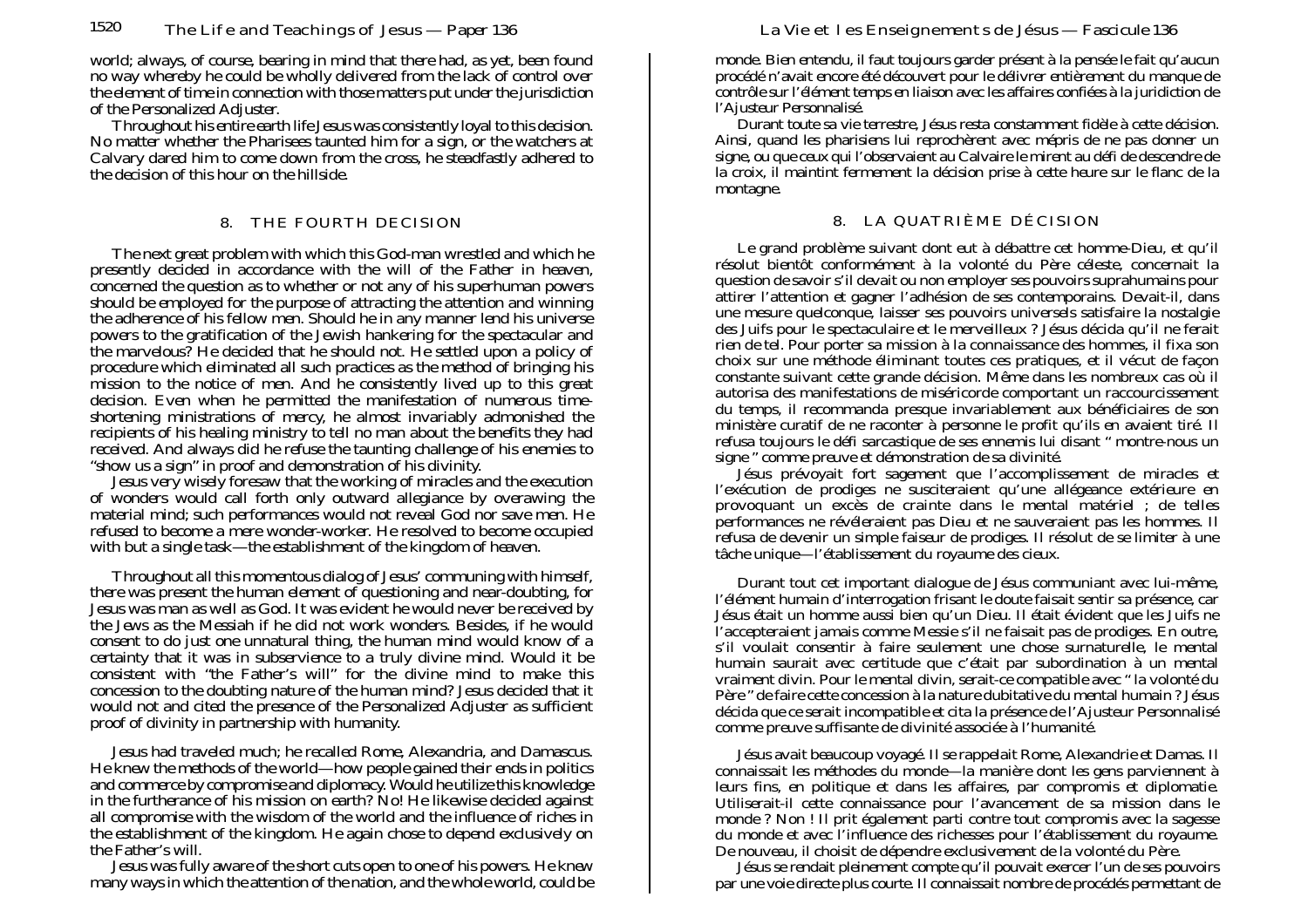immediately focused upon himself. Soon the Passover would be celebrated at Jerusalem; the city would be thronged with visitors. He could ascend the pinnacle of the temple and before the bewildered multitude walk out on the air; that would be the kind of a Messiah they were looking for. But he would subsequently disappoint them since he had not come to re-establish David's throne. And he knew the futility of the Caligastia method of trying to get ahead of the natural, slow, and sure way of accomplishing the divine purpose. Again the Son of Man bowed obediently to the Father's way, the Father's will.

Jesus chose to establish the kingdom of heaven in the hearts of mankind by natural, ordinary, difficult, and trying methods, just such procedures as his earth children must subsequently follow in their work of enlarging and extending that heavenly kingdom. For well did the Son of Man know that it would be "through much tribulation that many of the children of all ages would enter into the kingdom." Jesus was now passing through the great test of civilized man, to have power and steadfastly refuse to use it for purely selfish or personal purposes.

In your consideration of the life and experience of the Son of Man, it should be ever borne in mind that the Son of God was incarnate in the mind of a firstcentury human being, not in the mind of a twentieth-century or other-century mortal. By this we mean to convey the idea that the human endowments of Jesus were of natural acquirement. He was the product of the hereditary and environmental factors of his time, plus the influence of his training and education. His humanity was genuine, natural, wholly derived from the antecedents of, and fostered by, the actual intellectual status and social and economic conditions of that day and generation. While in the experience of this God-man there was always the possibility that the divine mind would transcend the human intellect, nonetheless, when, and as, his human mind functioned, it did perform as would a true mortal mind under the conditions of the human environment of that day.

Jesus portrayed to all the worlds of his vast universe the folly of creating artificial situations for the purpose of exhibiting arbitrary authority or of indulging exceptional power for the purpose of enhancing moral values or accelerating spiritual progress. Jesus decided that he would not lend his mission on earth to a repetition of the disappointment of the reign of the Maccabees. He refused to prostitute his divine attributes for the purpose of acquiring unearned popularity or for gaining political prestige. He would not countenance the transmutation of divine and creative energy into national power or international prestige. Jesus of Nazareth refused to compromise with *evil*, much less to consort with sin. The Master triumphantly put loyalty to his Father's will above every other earthly and temporal consideration.

# 9. THE FIFTH DECISION

Having settled such questions of policy as pertained to his individual relations to natural law and spiritual power, he turned his attention to the choice of methods to be employed in the proclamation and establishment of the kingdom of God. John had already begun this work; how might he continue the message? How should he take over John's mission? How should he organize his followers for effective effort and intelligent co-operation? Jesus was now reaching the final decision which would forbid that he further regard himself as the Jewish Messiah, at least as the Messiah was popularly conceived in that day. focaliser immédiatement sur lui l'attention de la nation et du monde entier. La Pâque allait bientôt être célébrée à Jérusalem ; la ville serait bondée de visiteurs. Jésus pouvait monter sur le pinacle du temple et, devant la multitude ahurie, marcher dans les airs. C'était le genre de Messie que les Juifs recherchaient, mais ultérieurement il les décevrait, car il n'était pas venu pour rétablir le trône de David. Et il connaissait la futilité de la méthode de Caligastia consistant à essayer d'anticiper sur la manière naturelle, lente et sûre, d'accomplir le dessein divin. De nouveau, le Fils de l'Homme s'inclina avec obéissance devant la voie du Père, la volonté du Père.

Jésus choisit d'établir le royaume des cieux dans le coeur des hommes par des méthodes naturelles, ordinaires, difficiles et éprouvantes, simplement par les procédés que ses enfants terrestres devront suivre ultérieurement dans leurs travaux pour élargir et étendre ce royaume des cieux. Le Fils de l'Homme savait parfaitement que ce serait " par bien des tribulations que de nombreux enfants de tous les temps entreraient dans le royaume ". Jésus passait maintenant par la grande épreuve des hommes civilisés, consistant à détenir le pouvoir et à refuser fermement de s'en servir pour des desseins purement égoïstes ou personnels.

En étudiant la vie et l'expérience du Fils de l'Homme, il faut toujours se souvenir que le Fils de Dieu était incarné dans le mental d'un être humain du premier siècle, et non dans le mental d'un mortel du vingtième siècle ou d'un autre siècle. En cela, nous cherchons à communiquer l'idée que les dons humains de Jésus avaient été acquis par la voie naturelle. Jésus était le produit des facteurs héréditaires et ambiants de son temps, accrus de l'influence de son éducation et de son instruction. Son humanité était authentique et naturelle ; elle dérivait entièrement des antécédents du statut intellectuel d'alors et des conditions sociales et économiques de cette époque et de cette génération, et elle était entretenue par eux. Dans l'expérience de cet homme-Dieu, il subsistait toujours la possibilité que le mental divin transcenderait l'intellect humain ; néanmoins, dans les circonstances où ce mental humain fonctionnait, c'était comme le ferait un véritable mental temporel dans les conditions de l'entourage humain de l'époque.

Jésus dépeignit à tous les mondes de son vaste univers, la folie de créer des situations artificielles dans le dessein de faire montre d'une autorité arbitraire, ou encore de se laisser aller à se servir d'un pouvoir exceptionnel en vue de rehausser des valeurs morales ou d'accélérer des progrès spirituels. Jésus décida qu'au cours de sa mission terrestre, il ne se prêterait pas à répéter la déception du règne des Macchabées. Il refusa de prostituer ses attributs divins à l'acquisition d'une popularité imméritée ou à un gain de prestige politique. Il ne voulut pas sanctionner la transmutation d'énergie divine et créative en puissance nationale ou en prestige international. Jésus de Nazareth refusa tout compromis avec *le mal,* et encore plus toute association avec le péché. Le Maitre plaça triomphalement la fidélité à la volonté de son Père au-dessus de toute autre considération terrestre et temporelle.

# 9. LA CINQUIÈME DÉCISION

Ayant réglé les questions de politique concernant ses relations personnelles avec les lois de la nature et le pouvoir spirituel, il tourna son attention sur le choix des méthodes à employer pour proclamer et établir le royaume de Dieu. Jean avait déjà commencé cette oeuvre ; comment Jésus pouvait-il continuer le message ? Comment devait-il prendre la suite de la mission de Jean ? Comment fallait-il organiser son groupe de fidèles en vue d'un effort efficace et d'une coopération intelligente ? Jésus en arrivait maintenant à la décision finale qui lui interdirait de se considérer désormais comme le Messie des Juifs, tout au moins selon la conception populaire du Messie à cette époque.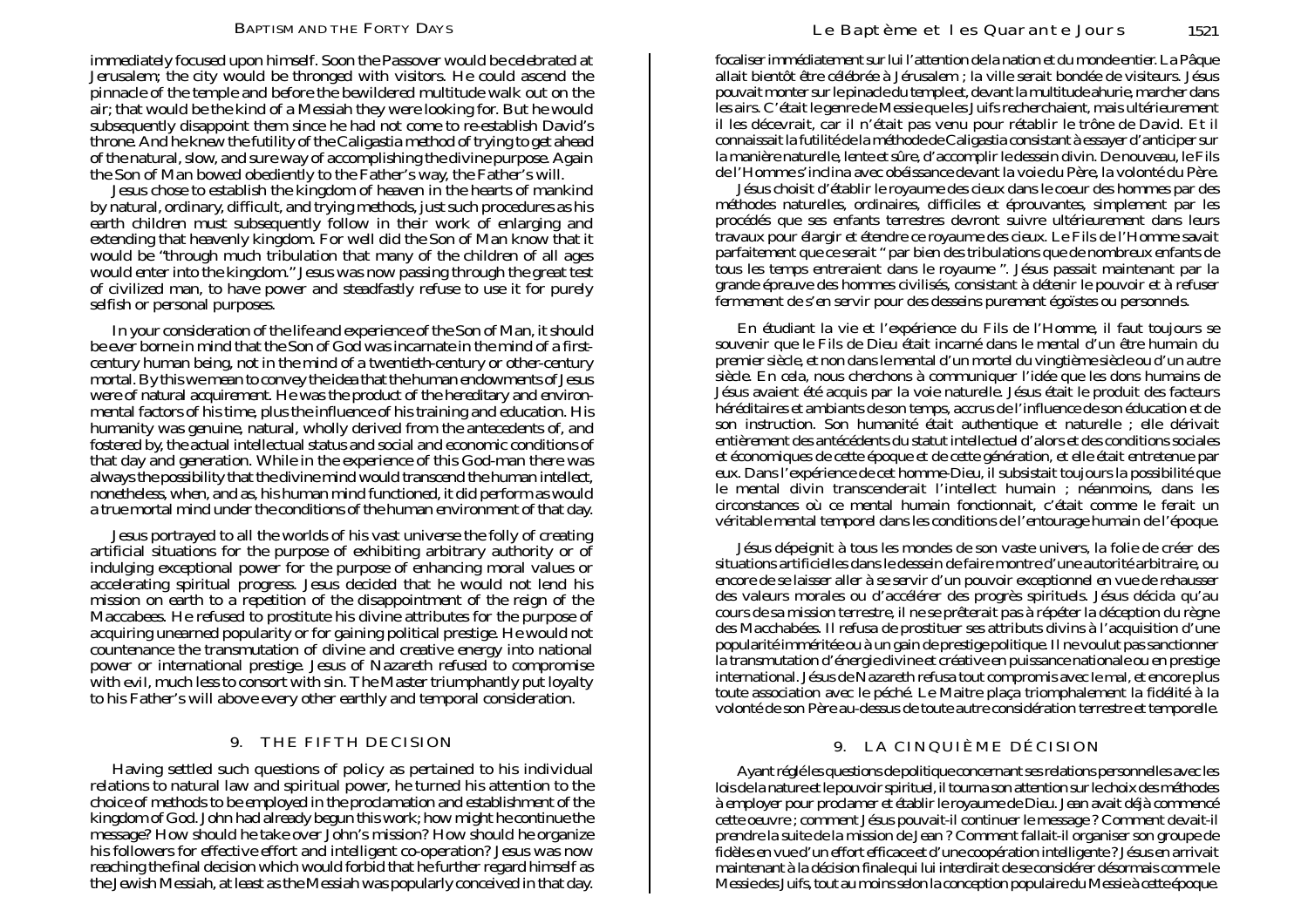The Jews envisaged a deliverer who would come in miraculous power to cast down Israel's enemies and establish the Jews as world rulers, free from want and oppression. Jesus knew that this hope would never be realized. He knew that the kingdom of heaven had to do with the overthrow of evil in the hearts of men, and that it was purely a matter of spiritual concern. He thought out the advisability of inaugurating the spiritual kingdom with a brilliant and dazzling display of power—and such a course would have been permissible and wholly within the jurisdiction of Michael—but he fully decided against such a plan. He would not compromise with the revolutionary techniques of Caligastia. He had won the world in potential by submission to the Father's will, and he proposed to finish his work as he had begun it, and as the Son of Man.

You can hardly imagine what would have happened on Urantia had this God-man, now in potential possession of all power in heaven and on earth, once decided to unfurl the banner of sovereignty, to marshal his wonder-working battalions in militant array! But he would not compromise. He would not serve evil that the worship of God might presumably be derived therefrom. He would abide by the Father's will. He would proclaim to an onlooking universe, "You shall worship the Lord your God and him only shall you serve."

As the days passed, with ever-increasing clearness Jesus perceived what kind of a truth-revealer he was to become. He discerned that God's way was not going to be the easy way. He began to realize that the cup of the remainder of his human experience might possibly be bitter, but he decided to drink it.

Even his human mind is saying good-bye to the throne of David. Step by step this human mind follows in the path of the divine. The human mind still asks questions but unfailingly accepts the divine answers as final rulings in this combined life of living as a man in the world while all the time submitting unqualifiedly to the doing of the Father's eternal and divine will.

Rome was mistress of the Western world. The Son of Man, now in isolation and achieving these momentous decisions, with the hosts of heaven at his command, represented the last chance of the Jews to attain world dominion; but this earthborn Jew, who possessed such tremendous wisdom and power, declined to use his universe endowments either for the aggrandizement of himself or for the enthronement of his people. He saw, as it were, "the kingdoms of this world," and he possessed the power to take them. The Most Highs of Edentia had resigned all these powers into his hands, but he did not want them. The kingdoms of earth were paltry things to interest the Creator and Ruler of a universe. He had only one objective, the further revelation of God to man, the establishment of the kingdom, the rule of the heavenly Father in the hearts of mankind.

The idea of battle, contention, and slaughter was repugnant to Jesus; he would have none of it. He would appear on earth as the Prince of Peace to reveal a God of love. Before his baptism he had again refused the offer of the Zealots to lead them in rebellion against the Roman oppressors. And now he made his final decision regarding those Scriptures which his mother had taught him, such as: "The Lord has said to me, 'You are my Son; this day have I begotten you. Ask of me, and I will give you the heathen for your inheritance and the uttermost parts of the earth for your possession. You shall break them with a rod of iron; you shall dash them in pieces like a potter's vessel.'"

Jesus of Nazareth reached the conclusion that such utterances did not refer to him. At last, and finally, the human mind of the Son of Man made a clean sweep of all these Messianic difficulties and contradictions—Hebrew scriptures,

Les Juifs envisageaient un libérateur qui viendrait avec un pouvoir miraculeux abattre les ennemis d'Israël et établir les Juifs, libérés de la misère et de l'oppression, comme dirigeants du monde. Jésus savait que cet espoir ne se réaliserait jamais. Il savait que le royaume des cieux concerne la victoire sur le mal dans le coeur des hommes, et qu'il est purement une affaire d'ordre spirituel. Il médita sur l'opportunité d'inaugurer le royaume spirituel par une brillante et éblouissante démonstration de pouvoir—cette ligne de conduite aurait été admissible et entièrement conforme à la juridiction de Micaël—mais il prit complètement position contre ce plan. Il ne voulait pas de compromis avec les techniques révolutionnaires de Caligastia. Jésus avait potentiellement gagné le monde en se soumettant à la volonté du Père ; il se proposa d'achever son oeuvre comme il l'avait commencée, et en tant que Fils de l'Homme.

On ne peut guère s'imaginer ce qui se serait passé sur Urantia si cet homme-Dieu, désormais potentiellement investi de tout pouvoir dans le ciel et sur terre, s'était décidé à déployer une fois l'étendard de la souveraineté, à disposer en ordre de bataille ces légions opérant des prodiges ! Mais il refusa le compromis. Il ne voulait pas servir le mal en laissant supposer que l'adoration de Dieu puisse en résulter. Il resterait fidèle à la volonté du Père. Il proclamerait à un univers qui

l'observait : " Vous adorerez le Seigneur votre Dieu, et vous ne servirez que lui seul. " À mesure que les jours passaient, Jésus percevait de plus en plus clairement quelle sorte de révélateur de vérité il allait devenir. Il discerna que les voies de Dieu n'allaient pas être le chemin facile. Il commença à se rendre compte que le reste de son expérience humaine pourrait être une coupe amère, mais il décida de la boire.

Même son mental humain dit adieu au trône de David. Pas à pas, il suit le sentier du mental divin ; il pose encore des questions, mais accepte invariablement les réponses divines comme règle finale dans cette double existence où il vit comme un homme dans le monde, tout en se soumettant constamment, sans réserve, à l'accomplissement de l'éternelle et divine volonté du Père.

Rome était maitresse du monde occidental. Le Fils de l'Homme, maintenant dans sa solitude, prenant ces mémorables décisions, avec les armées du ciel à ses ordres, représentait, pour les Juifs, la dernière chance de parvenir à dominer le monde ; mais ce Juif de naissance, qui possédait une sagesse et un pouvoir aussi prodigieux, ne voulut employer ses dons universels ni pour s'élever personnellement ni pour mettre son peuple sur le trône. Il voyait pour ainsi dire " les royaumes du monde " et avait le pouvoir de s'en emparer. Les Très Hauts d'Édentia avaient remis tous ces pouvoirs entre ses mains, mais il n'en voulut pas. Les royaumes terrestres étaient trop futiles pour intéresser le Créateur et Souverain d'un univers. Il n'avait qu'un seul objectif, poursuivre la révélation de Dieu aux hommes et l'établissement du royaume des cieux, le règne du Père céleste, dans le coeur des hommes.

Les idées de batailles, de luttes, de massacres répugnaient à Jésus. Il ne voulait rien de tout cela. Il voulait se montrer sur terre en tant que Prince de la Paix pour révéler un Dieu d'amour. Avant son baptème, il avait refusé une seconde fois l'offre de diriger les zélotes dans leur rébellion contre les oppresseurs romains. Maintenant, Jésus prit sa décision finale se rapportant à certains passages des<br>Écritures que sa mère lui avait enseignés, tels que : " Le Seigneur m'a dit : 'tu es mon fils, je t'ai engendré aujourd'hui. Demande-moi et je te donnerai les païens pour héritage et les confins de la terre pour possession. Tu les briseras avec un sceptre de fer ; tu les mettras en pièces comme un vase de potier.' "

Jésus de Nazareth parvint à la conclusion que ces citations ne le concernaient pas. Enfin, et une fois pour toutes, le mental humain du Fils de l'Homme balaya complètement toutes ces difficultés et contradictions messianiques—Écritures